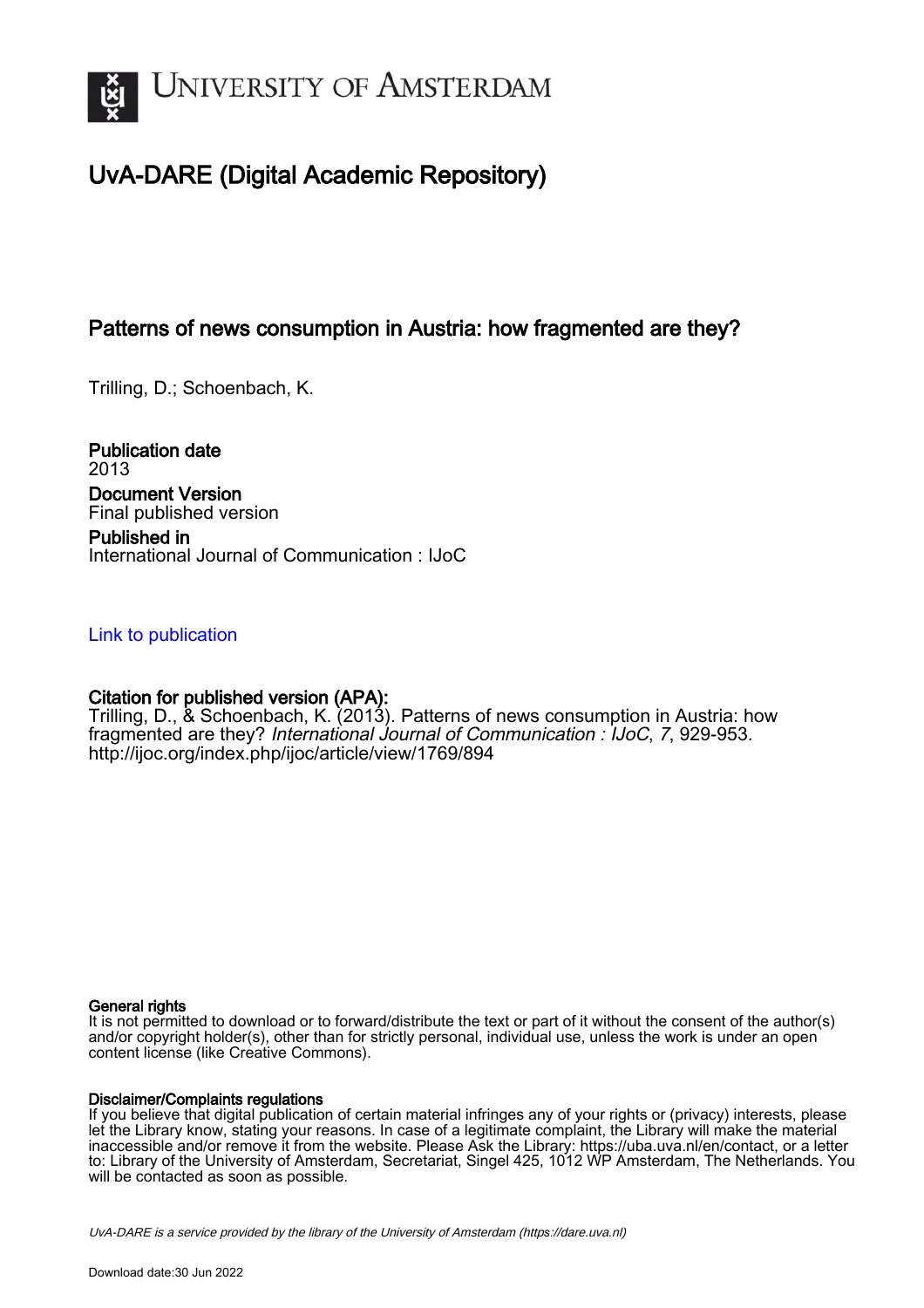## **Patterns of News Consumption in Austria: How Fragmented Are They?**

DAMIAN TRILLING University of Amsterdam

## KLAUS SCHOENBACH University of Vienna

In today's media landscape with an abundance of news outlets, it is often assumed that news media use becomes increasingly fragmented and polarized. Based on a large-scale survey of the Austrian population, fine-grained patterns of news exposure are explored. Criteria for the interpretation of these patterns as fragmented and polarized are discussed. We find that most people use several outlets. Most of their outlets overlap, and only some additional preferences really differ. Although Austria offers many news sources on the national level, the region of residence largely determines the choice for a specific news diet—which indicates that selectivity based on personal attitudes and psychological traits may play a less important role than situational or structural context factors.

#### **Introduction**

In many countries, the reach of television news and newspapers has steadily declined. Younger cohorts especially are said to instead increasingly rely on online media (e.g., Best & Engel, 2011). Observing this development, optimists are glad about the huge amount of information freely available to everyone and the possibility of finding information on even the most specialized topic. Our society should profit from a citizenry that is more informed about public affairs than ever before in history (Negroponte, 1995; Shirky, 2008). Pessimists, however, fear that the integrating function of mass media vanishes because of a fragmentation of the audience (Bennett & Iyengar, 2008; Chaffee & Metzger, 2001). This integrating function, Katz (1996) argues, depends on a common core of information for virtually everyone. This common core could, for example, be established by a TV newscast that the vast majority of citizens watches and discusses. But such a common discourse about current affairs might become more difficult, because, on the one hand, people now have enough choices to easily avoid public affairs information completely. On the other hand, even if they don't, they may turn only to sources that fit their predispositions (Pariser, 2011; Sunstein, 2001, 2007). And indeed, those who are not motivated to follow the news seem to increasingly avoid news content (Prior, 2007). In earlier times, Prior argues, those with

 $\overline{a}$ 

Damian Trilling: [d.c.trilling@uva.nl](mailto:d.c.trilling@uva.nl)

Klaus Schoenbach: [klaus.schoenbach@univie.ac.at](mailto:klaus.schoenbach@univie.ac.at) Date submitted: 2012–08–15

Copyright © 2013 (Damian Trilling & Klaus Schoenbach). Licensed under the Creative Commons Attribution Non-commercial No Derivatives (by-nc-nd). Available at http://ijoc.org.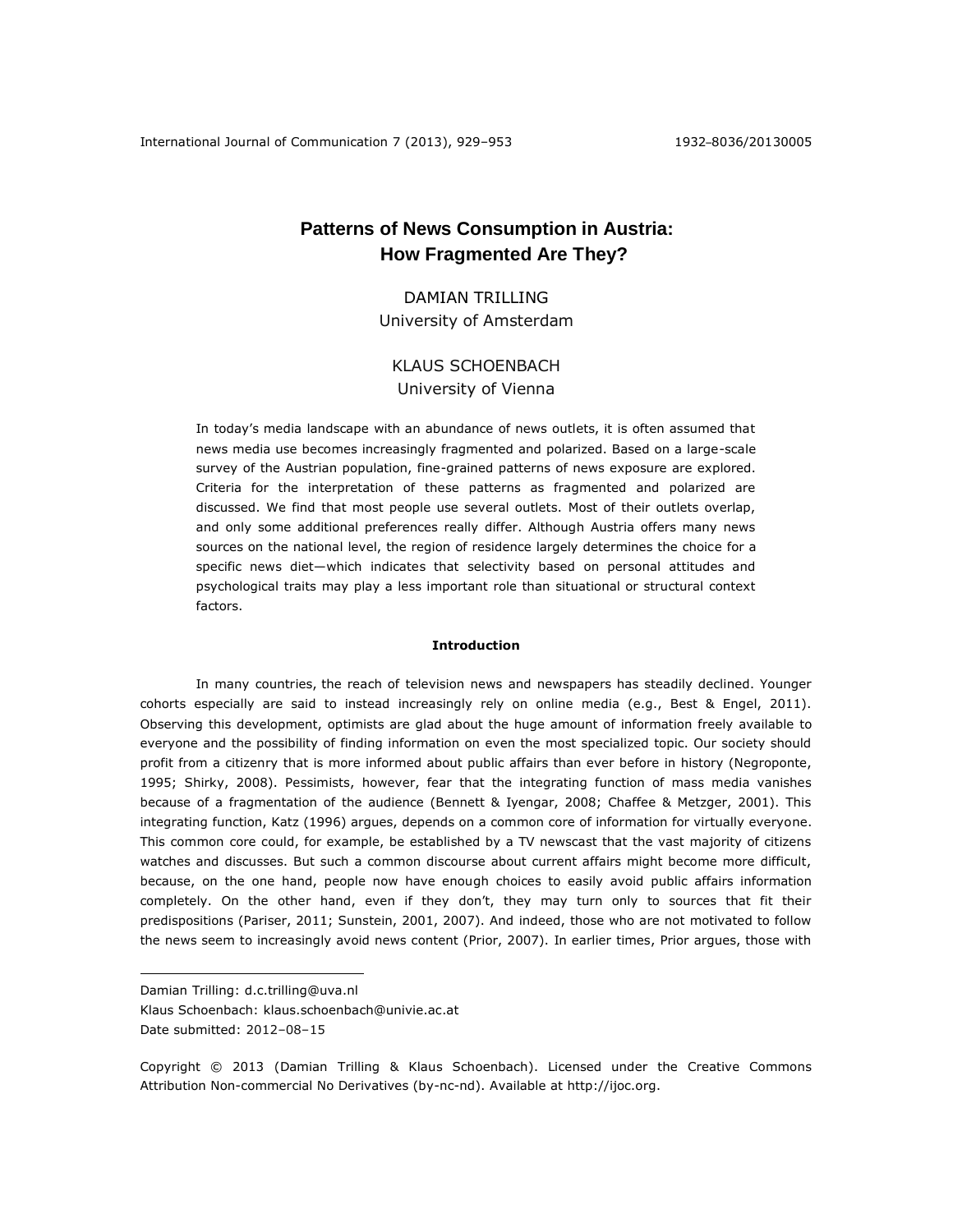a high *entertainment preference* and a low *political interest* would have been trapped by the news in offline media due to the lack of alternative content better fitting their preferences.

To put it more generally, due to a greater autonomy of the audience, the characteristics of its members could play an increasingly important role in being exposed to news compared to the influence of the media structure (see, e.g., Trilling & Schoenbach, 2013). The lack of the sense of a *civic duty to keep informed* or a perception of one's only weak *political efficacy* has always made people avoid news (Aarts & Semetko, 2003; Kenski & Stroud, 2006; Poindexter & McCombs, 2001; Tewksbury, Hals, & Bibart, 2008). The same seems to apply to a low *need for cognition*: People who are not curious and do not like to reflect have exposed themselves less frequently to public affairs (Cacioppo & Petty, 1982; Das, Echambadi, McCardle, & Luckett, 2003; Kraaykamp & Van Eijck, 2005), and may now skip news even more. It is also plausible that *introverts* should be less than ever interested in topical overviews of what is going on in the world—although evidence on this is mixed (Finn, 1997; Kraaykamp & Van Eijck, 2005; Mondak & Halperin, 2008; Shim & Paul, 2007). All these characteristics could have greater consequences in today's abundant media offerings.

Concerns about the effects of this abundance also address the ease with which one can find news content that is consistent with one's predispositions. Research on selective exposure indeed shows that people's *political orientation* is becoming more important for their selection of news (for a recent overview, see Stroud, 2011). To counteract such effects of selectivity, some have suggested making exposure to a diversity of both viewpoints and topics a policy goal (Helberger, 2011).

According to Webster (2005), both audience fragmentation and audience polarization are to be feared. Audience fragmentation means that much of the population's media exposure is no longer concentrated in a few outlets but is spread across a large number of channels, each with a very small market share. Audience polarization, in Webster's terms, describes the strict separation of media audiences—not only does each individual choose his or her own preferred channels and use them extensively but he or she also *avoids* other outlets.

Although there is some evidence that partisans indeed use a lot of partisan media, they typically also turn to mainstream media extensively—which inevitably also contain information they may not like (Bimber & Davis, 2003; Garrett, 2009; Garrett, Carnahan, & Lynch, 2011; Kobayashi, 2009; Stroud, 2008; Zaller, 1992). Consequently, as with offline media, a few online mainstream media still dominate the news market (Hindman, 2009). Ideologically consistent exposure is further limited by some types of outlets that do not take ideologically extreme positions but have a wide reach—such as local media—and therefore are part of strong partisans' diets as well (LaCour, 2012). This means that media recipients in general do not use one single news outlet, but one of several typical combinations of news outlets—socalled media repertoires or media diets (Handel, 2000; Hasebrink & Popp, 2006; Hasebrink & Schmidt, 2012; Meyen, 2007; Trilling & Schoenbach, 2011; Van Cauwenberge, d'Haenens, & Beentjes, 2010; Van Rees & Van Eijck, 2003).

People stick to relatively fixed repertoires to reduce the complexity that comes with the overwhelming number of choices (Webster, 2011). Based on Giddens' structuration theory, Webster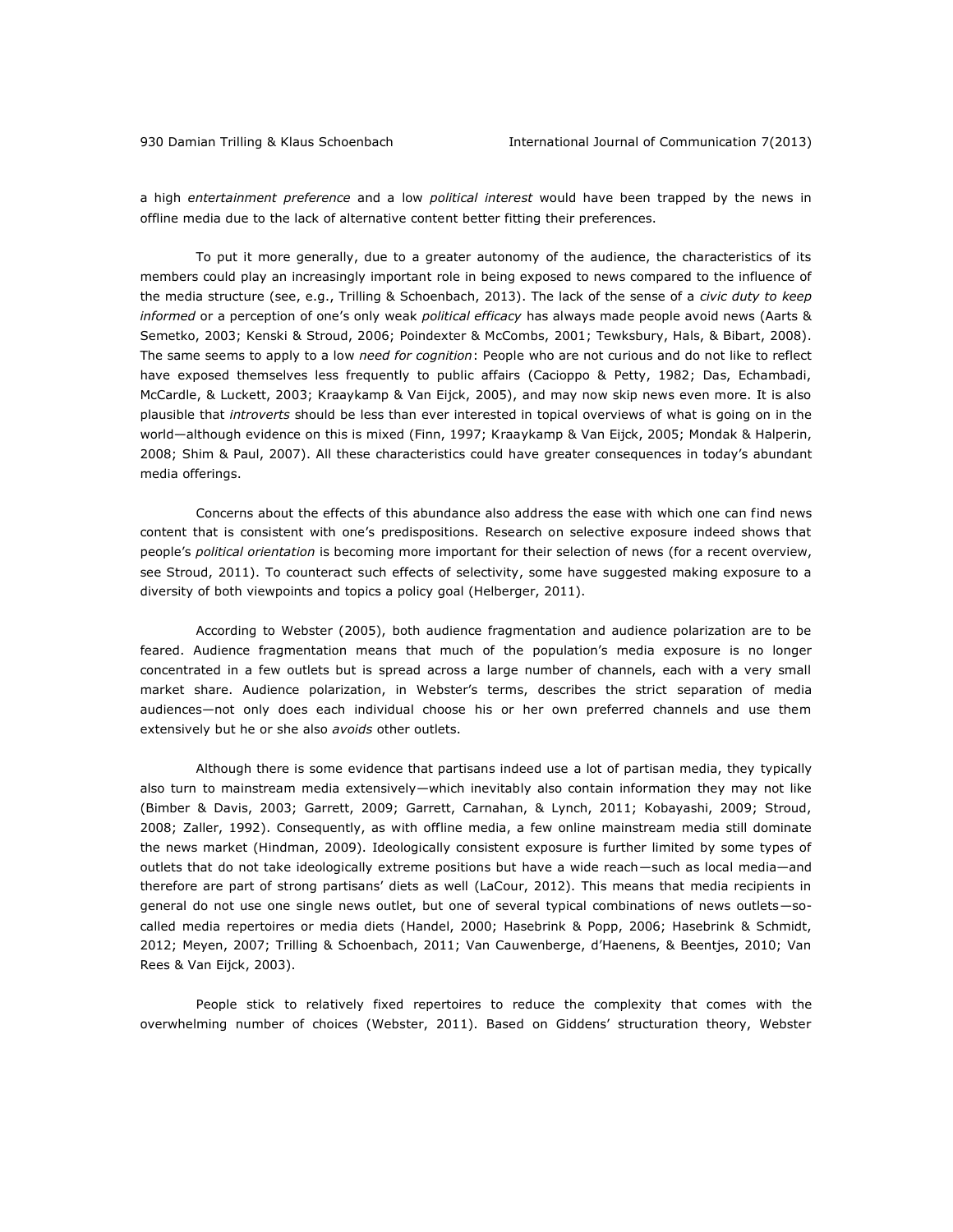argues that every agent is free to decide which media content to use. But in the aggregate, he adds, media use is highly predictable due to structural factors. Consequently, as a precondition for actors to act strictly rationally, such as selectively exposing themselves to specific media content, media resources must provide agents with the structures to do so. Thus, rather than every person having his or her highly individual media diet, aggregate patterns of exposure emerge, and people tend to choose from only a few types of repertoires. But studies on media diets have made two fairly arbitrary decisions: First, how finegrained was the analysis of media exposure? Plausibly, sweeping measures such as "watching TV" or "reading a newspaper" inevitably produce lower estimates of fragmentation and polarization than asking questions about which newscasts or newspapers precisely people use. The second arbitrary decision about how to discern patterns of media use concerns the statistical techniques to find combinations of exposure. They offer the researcher much freedom in how many diets to distinguish. For instance, a hierarchical cluster analysis is supposed to group users with similar media diets. But how many groups the analysis discerns is up to the researcher.

Both decisions present a dilemma. Because the aim of every study on news diets is the reduction of complexity, the number of news repertoires to be detected should be as high as necessary but as small as possible. However, what is "necessary" or "possible" is not an empirical but a normative question. Its answer depends on what amount and kind of fragmentation one deems problematic. Ultimately, the degree of the possible dangers of media use patterns for society define the sensitivity with which to measure news exposure and to extract clusters.

This study examines two media use patterns that could emerge as a result of increasing media choice: audience fragmentation and audience polarization (Webster, 2005). Audience fragmentation means that much of the population's media exposure is spread across a large number of outlets with little reach. Audience polarization, in Webster's terms, describes the strict separation of media audiences—not only does everybody have his or her own news diet but he or she also avoids other outlets. Polarization, therefore, can be defined as people's tendency to move toward extremes and either not use an outlet at all or use it extensively. The existence of specialized outlets in fragmented media environments might be a fertile breeding ground for polarization.

In principle, two extreme media use patterns could be considered dangerous for society, or at least dangerous in the sense of making deliberation impossible—that is, a democratic discourse of virtually everybody might emerge (see Coleman & Blumler, 2009; Habermas, 1962). At first glance, one news diet to worry about is avoiding news completely. Which share of news avoidance is problematic, however, and depends on the theory of democracy one's argumentation is based on. Theories such as procedural democracy do not require a majority to participate in a democratic discourse (Strömbäck, 2005).

The other problematic media use pattern is turning only to news outlets with one specific ideological position or a very limited thematic scope. Although less obvious, one could also argue that concentrating on a specific media genre (such as only tabloids, broadsheets, soft news programs, or the TV evening news) or even channels (such as only television, newspapers, or the Internet) restricts one's horizon and therefore is bad for the democratic discourse (Helberger, 2011). But is it bad if people spend, say, 80% of their media time on media outlets tailored to their needs but share 20% of their media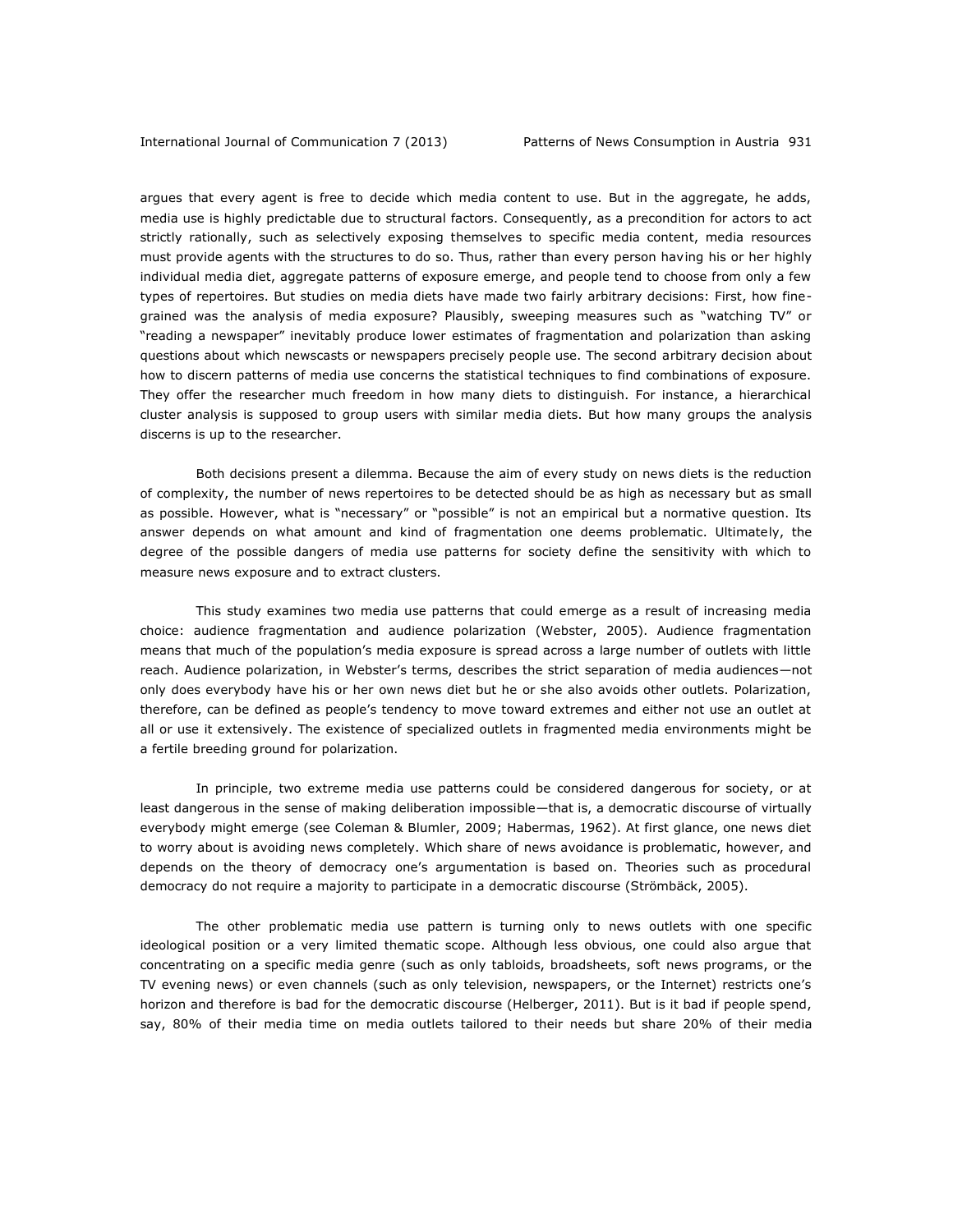behavior with others? And, if so, how many others? In light of these definitional problems, it makes sense to see fragmentation and polarization not as a binary characteristic of an audience but as a continuum (Handel, 2000). Rather than to state that country X has a fragmented or polarized audience, it makes more sense to state that country X is more fragmented than country Y or that it is more fragmented than country X itself some time ago. This study, therefore, does not aim to conclusively answer whether the Austrian media landscape is fragmented or polarized, but rather it explores some indications for a fragmented and polarized media use in Austria today.

#### **Mapping News Use in Austria**

Much research on fragmentation and selective exposure stems from the United States, although some studies from other countries exist. For example, Kim and Webster (2012) found minimal evidence that increased TV channel choice in South Korea has widened the gap between news avoiders and heavy viewers. Although it seems natural that people avoid media content they do not like, media systems differ greatly regarding the role of public service media, the degree to which media typically differ in their political standpoints (Hallin & Mancini, 2004), and the extent to which citizens are subject to cross-cutting exposure to outlets of divergent political stances (Goldman & Mutz, 2011). The same applies to the political and electoral systems, to public culture, and to levels of interest in politics and political participation.

Consequently, results could be contingent on the context in which research is conducted. The reason for this is that agents and structures interact; in other words, agents are dependent on structures in their media choices (see, e.g., Webster, 2011). Structures, however, differ between media landscapes. The generalizability of these studies, therefore, even for other Western democracies, is precarious. For example, U.S. research relatively easily distinguishes between Democratic- and Republican-leaning news outlets and blogs (Iyengar & Hahn, 2009; see Morris, 2007). In European consensus democracies and multiparty systems, these straightforward distinctions are often harder to make (e.g., Van der Meer, Lubbe, Van Elsas, Elff, & Van der Brug, 2012). The aim of this study, therefore, is also to test findings from previous studies (Trilling & Schoenbach, 2011, 2013) in a different media system, in Austria.

Austria, with a little more than 8 million inhabitants, is one of the smaller European countries. It consists of nine states with notoriously strong regional identities. In Hallin and Mancini's (2004) typology of the relationship between the political system and journalism, Austria belongs to the North/Central European or democratic-corporatist model. Compared to other members of this model, the Austrian media landscape is assumed to be characterized by more political parallelism in media and politics (Karmasin, Kraus, Kaltenbrunner, & Bichler, 2011). If this description is accurate, it should be easier for Austrians to find a media outlet matching their political preferences.

At the same time, the newspaper and TV landscape is characterized by a national oligopoly. The tabloid newspaper *Kronen Zeitung* reaches almost 40% of the population, an exceptionally high share compared to other countries. In the broadcast sector, commercial stations were introduced as late as the 1990s and still hold a weak position compared to the public service organization ORF (Karmasin et al., 2011). The Austrian television market is also considerably influenced by stations from neighboring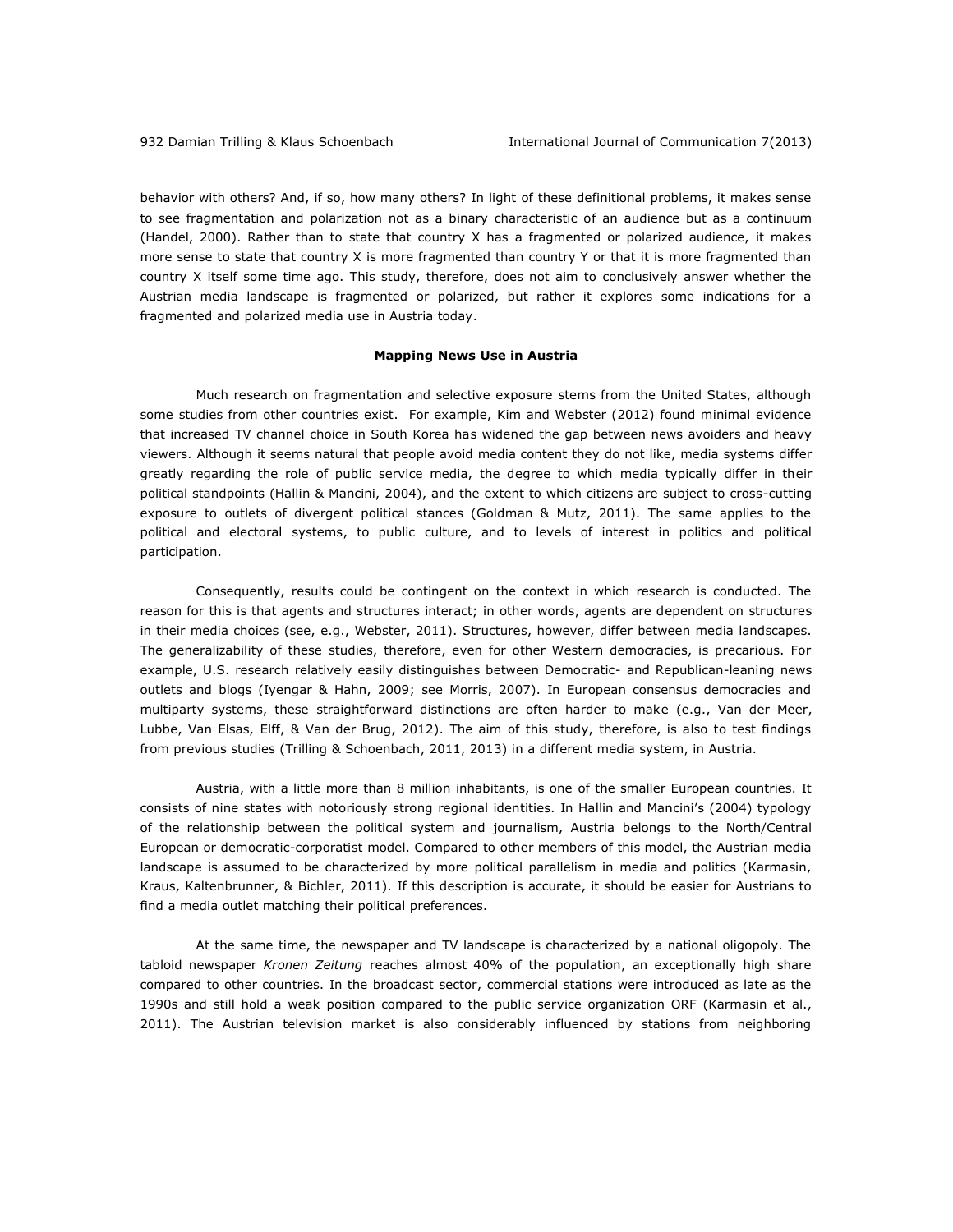Germany, which shares the same language (Steinmaurer, 2009). Compared to other small countries, Austrian media are more regionalized (Bardoel & Van Reenen, 2009; Steinmaurer, 2009). The online media landscape in Austria is characterized by a moderate level of Internet penetration: According to the European Union's *Eurostat*, in 2012, 75% of Austrian households had access to the Internet—thus, it falls in between some European countries with well above 90% penetration such as the Netherlands and other, mainly postcommunist, countries with Internet penetration below 60% (European Commission, 2012). Structurally, online-only news sites play a marginal role in Austria; most online news outlets are spin-offs of an offline counterpart (Steinmaurer, 2009).

Studies specifically on fragmentation and polarization that include exposure to *all forms* of today's news outlets in Austria do not exist. Such a comprehensive approach seems necessary, because patterns of news consumption are usually relatively diverse and include local and national outlets of very different types (e.g., Ksiazek, Malthouse, & Webster, 2010). We conducted the first survey exploring patterns of news exposure in Austria taking into account both online and offline outlets. In doing so, we were especially interested in

- the size and composition of groups in society with (almost) no news exposure at all,
- the size and composition of groups with a highly concentrated and specific news diet, and
- the overlap of different diets*.*

Based on Webster's (2005) argument that audience polarization can proliferate in a fragmented media environment, we pursue an explorative approach to find signs of both. Specifically, we pose the following research questions:

- *RQ1. To what extent do particular types of users spread their news media exposure across different outlets?*
- *RQ2. How much fragmentation and polarization of news media exposure in Austria can be observed?*

To assess whether the often-discussed personal attitudes and preferences really are the factors that drive media choices or whether more structural factors are at work, we ask:

*RQ3. Which factors are related to the choice for specific news media use diets?*

## **Method** *Sample*

From a panel with about 201,000 members age 14 years and older, research bureau Marketagent.com drew a sample using quotas to match age, gender, and place of residence with the Austrian population. Our Web-based survey was conducted in November 2010. A response rate of 17% was achieved, resulting in a sample size of 2,954 after removal of invalid cases. Although this response rate is lower than desired, the sample size is still suitable for our purpose. The main aim of our study is to explore general patterns of media exposure among Austrian Internet users—patterns that should not be significantly influenced by a nonresponse bias. Additionally, we removed 125 respondents under age 18,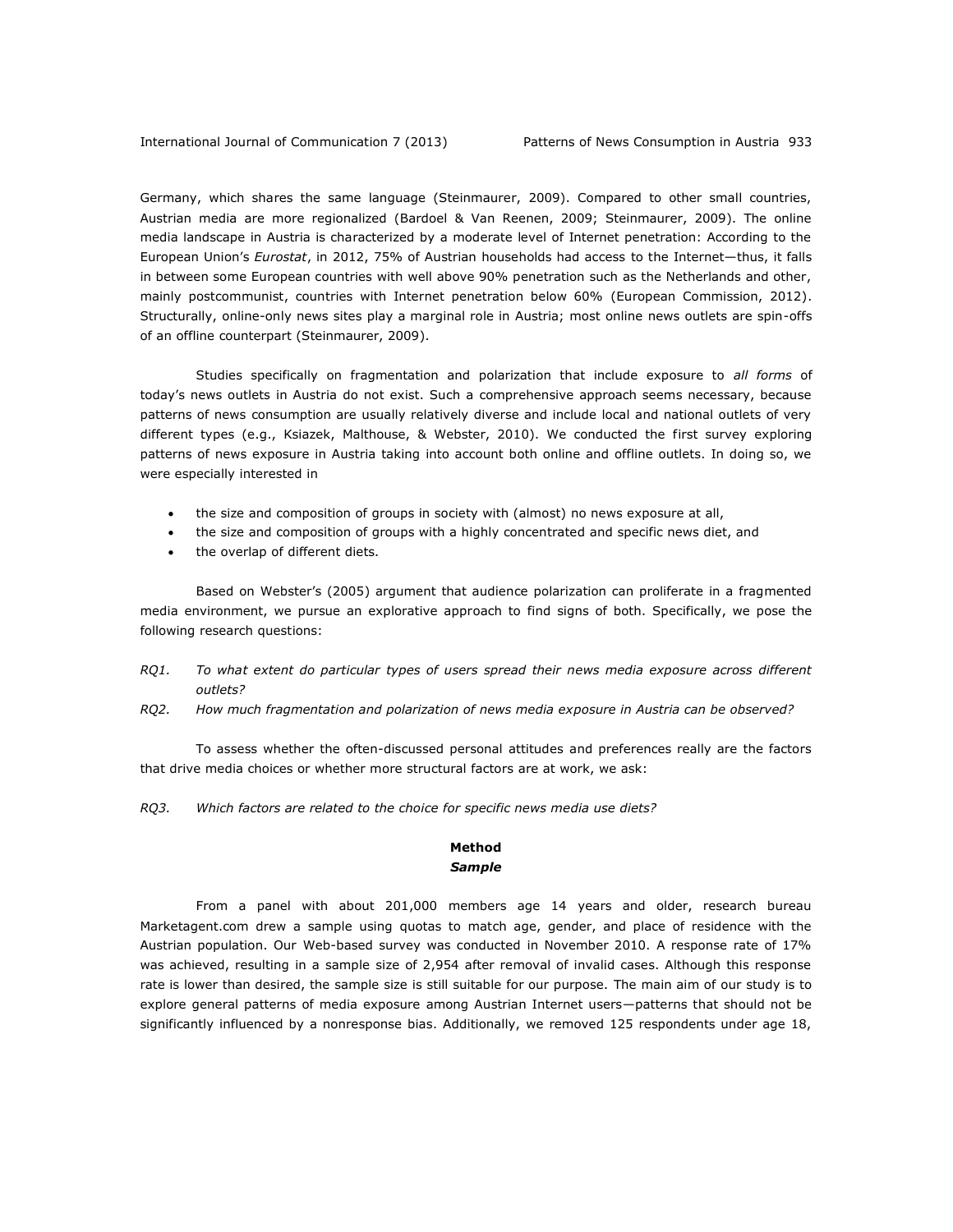because adolescents' media behavior tends to differ, and this was not the focus of our study. Therefore, our analyses are based on a sample of 2,829 participants.

#### *Measurement*

*News exposure*. Our questionnaire gauged news use separately for a total of 80 general news outlets. These sources range from newspapers to television programs to news websites. We included all newspapers, all news and current affairs programs on Austrian television channels and the four major German channels, the websites of these offline outlets, magazines, radio news, and teletext. In addition, we compiled an extensive list of websites that are not linked to any offline source but that offer at least some general interest news. For each source, we asked respondents for the number of days it is used in a typical week.

*Independent variables*. To describe the composition of those who use a specific news diet, we used characteristics of the respondents with an established relationship to news consumption in general (see above). They were measured using 7-point scales, unless stated otherwise $^1$ :

- Entertainment preference. The respondents indicated on three 10-point scales whether they use newspapers, television, and the Internet, respectively, for information or for entertainment purposes.
- Political interest. We asked: "Generally speaking, how interested are you in politics?"
- Civic duty to keep informed. We measured agreement with the statement "It is important that people in society are informed about news and current affairs."
- Political efficacy. Both an internal efficacy scale, consisting of four items (Cronbach's α = .78), and an external efficacy scale (three items, Cronbach's α = .78) were inspired by Niemi, Craig, and Mattei (1991).
- Need for cognition. We shortened a scale provided by Cacioppo, Petty, and Kao (1984) (Cronbach's  $a = .84$ ).
- Extraversion. We selected four items used by Stefanone and Jang (2008) as well as by McCrae and Costa (1996) (Cronbach's  $a = .72$ ).
- Sociodemographics. Age, gender, and education were gauged. For the latter, we used a 7-point scale, ranging from elementary education or less to a university degree. To measure region of residence, we asked in which of the nine states of Austria the respondent resides.

 $\overline{a}$ 

 $1$  The exact wording of the questions can be seen at [http://www.uva.nl/profile/d.c.trilling.](http://www.uva.nl/profile/d.c.trilling)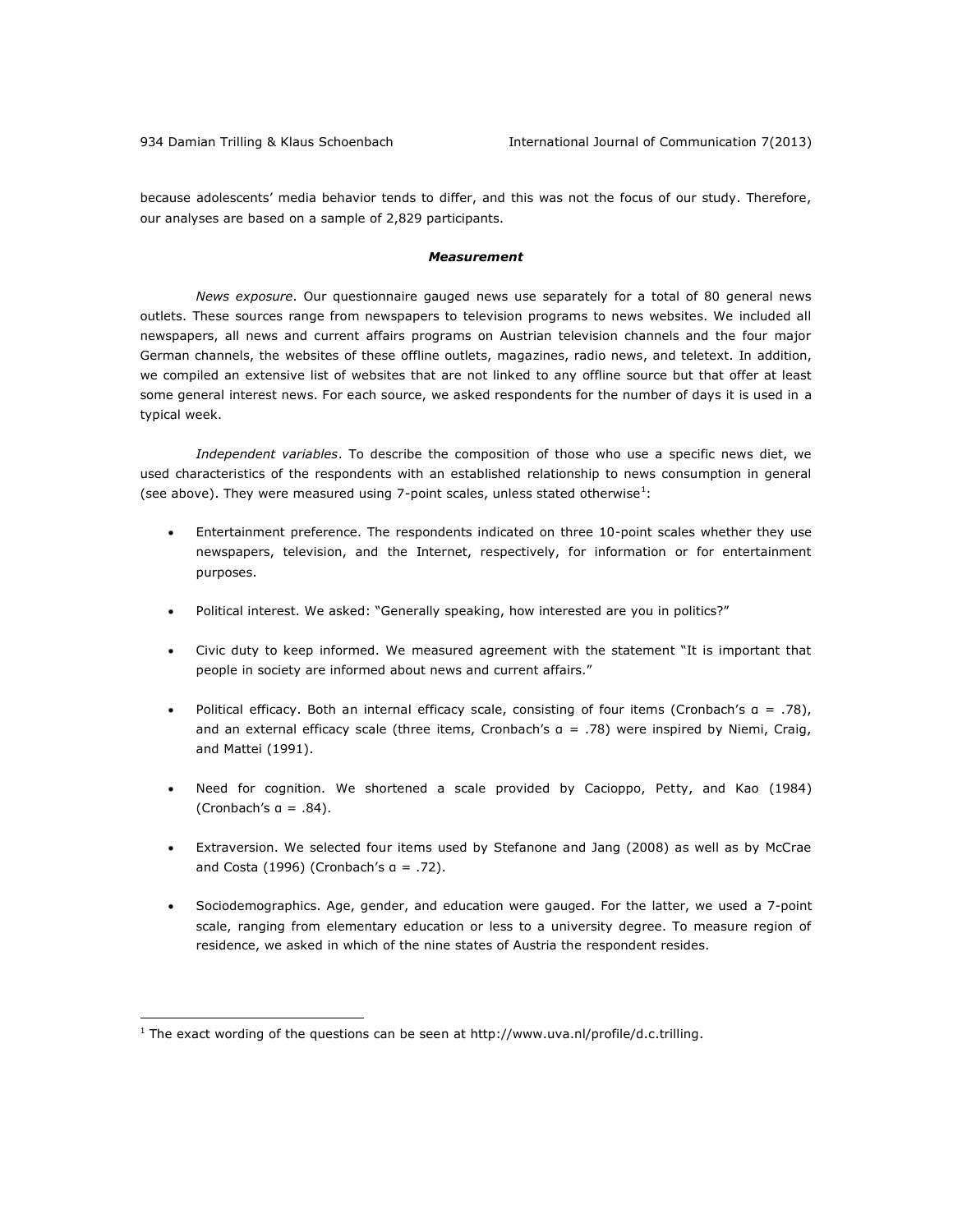International Journal of Communication 7 (2013) Patterns of News Consumption in Austria 935

 Finally, we measured political orientation as a predisposition for selective exposure to news outlets. We used an 11-point scale ranging from "left" to "right." The strength of one's ideological position was calculated as the distance from the midpoint of this scale.

#### *Analysis*

We calculated the Herfindahl-Hirschman Index (HHI) for each user to assess her or his media consumption pattern. Is the total amount of exposure concentrated on few outlets or scattered over many outlets? The higher this value, the more concentrated someone's news consumption pattern is. Because this index is highly skewed, we took its natural logarithm (a common transformation in such a case; see, e.g., Aron, Aron, & Coups, 2008) and regressed the independent variables on it to assess the effects that personal and structural factors can have on dispersed media use.

The composition of news diets was explored by means of a hierarchical Ward's linkage cluster analysis. Unlike another widely used data reduction technique, factor analysis, which aims to identify *variables* measuring the same concept, a cluster analysis tries to find similar *cases*, which is exactly what a study to identify people with similar patterns of news exposure needs to do. Starting with as many clusters as there are respondents, the analysis merges step-by-step those clusters with the highest similarity—a process that obviously ends in one large cluster. As discussed above, the researcher thus has to decide on when to stop the process, using tools such as statistical stopping rules or plots for inspection such as dendrograms or scree plots; but interpretability and theoretical considerations also should be taken into account (e.g., Norušis, 2011).

The cluster analysis becomes shaky if outlets with a strongly skewed distribution are included. This is why we included only those 42 outlets in the cluster analysis that were used by more than 10% of the population. Unfortunately, a cluster analysis is not able to find a potential group of users whose news diet may consist of a considerable proportion of very small outlets. However, an inspection of those who use the excluded outlets showed that such a group is virtually nonexistent, which is in line with previous research (Webster & Ksiazek, 2012).

In a second step, we analyzed how our independent variables relate to the choice for one of the news diets identified by the cluster analysis. To this end, we estimated the likelihood of being a member of a specific cluster by means of a hierarchical multinomial logistic regression.

## **Results** *Dispersed Patterns of Media Use*

A graphic representation of the days each outlet is used in an ordinary week shows that, apart from radio news, the tabloid *Kronen Zeitung*, and the main TV broadcasts (the bars on the left of Figure 1), exposure is distributed among a large number of outlets—a possible sign of fragmentation.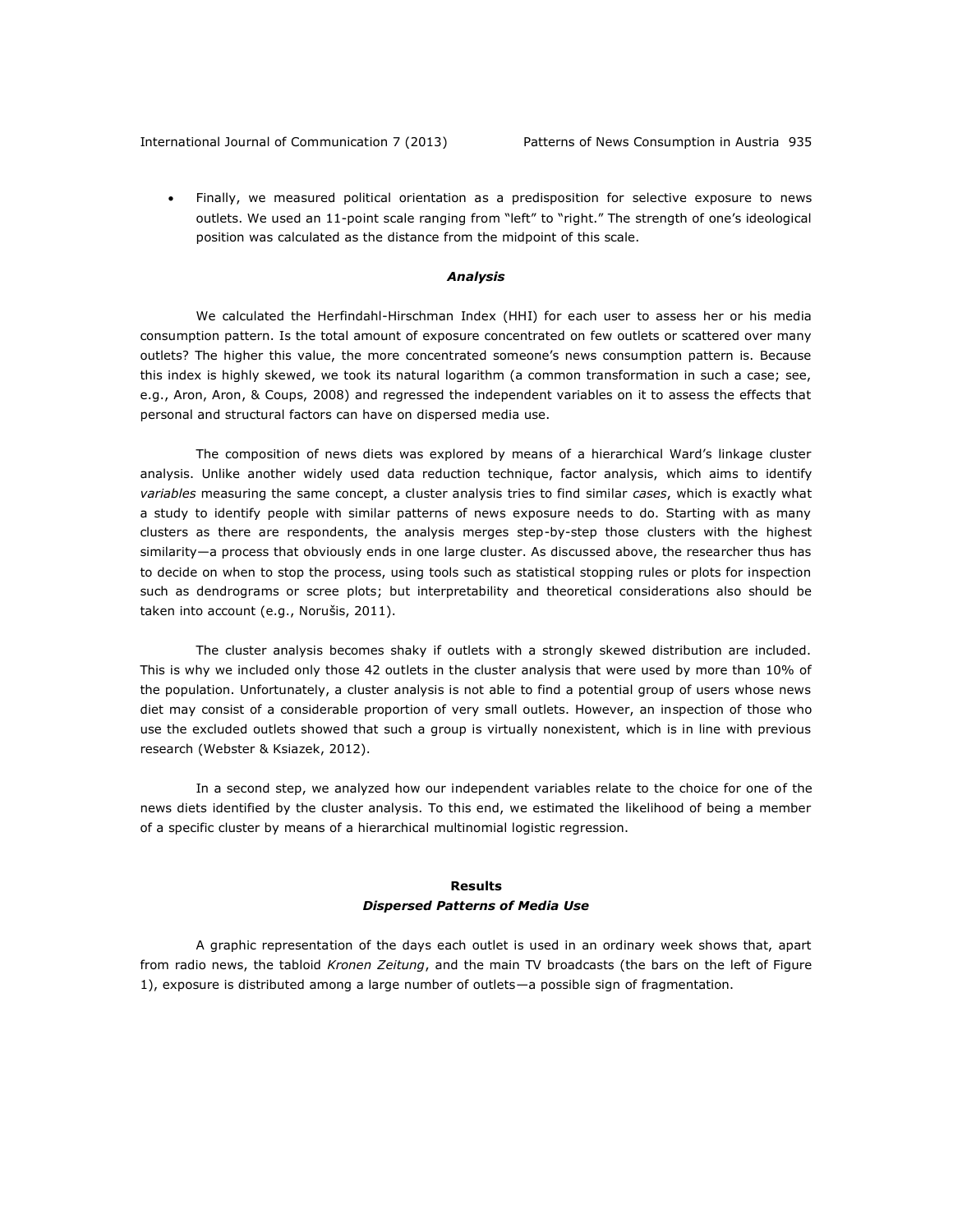

*Figure 1. Reach of media outlets.*

Our measure of individual exposure diversity, the Herfindahl-Hirschman Index (HHI), shows a mean of 0.11 (SD = 0.12), which, in line with what Figure 1 suggests on the aggregate, can be interpreted as a sign of an individually somewhat dispersed media use, as it can range from 1 divided by the number of sources  $(= 0.0125)$  to 1. What is it determined by?

Dispersed patterns, with less concentration on a few sources (represented by lower HHI values), are more common among older people, extroverts, people with a stronger political interest, those who feel a higher political efficacy and a stronger duty to keep informed, those with a low need for cognition, and those with a low entertainment preference (see Table 1). On the other hand, political orientation and the strength of ideology, while dominating the academic discussion, do not seem to affect the degree to which people use a large variety of sources.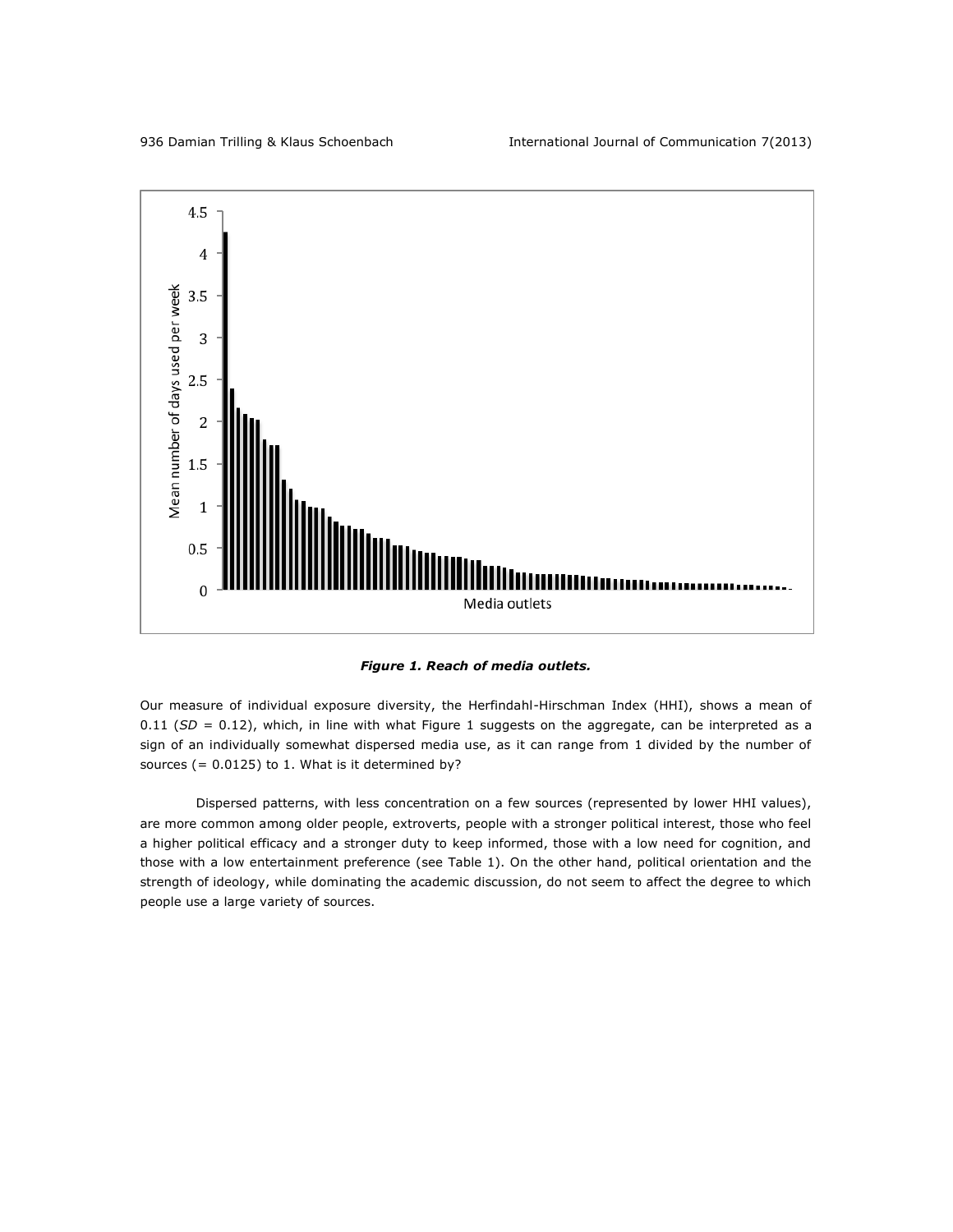|                                      | $\mathbf b$ | <b>SE</b> |  |  |
|--------------------------------------|-------------|-----------|--|--|
| State of residence: Lower Austria    | $-0.01$     | 0.04      |  |  |
| <b>Burgenland</b>                    | $-0.12+$    | 0.07      |  |  |
| <b>Upper Austria</b>                 | $-0.01$     | 0.04      |  |  |
| <b>Styria</b>                        | 0.01        | 0.04      |  |  |
| Carinthia                            | 0.02        | 0.05      |  |  |
| Salzburg                             | 0.01        | 0.05      |  |  |
| Tyrol                                | 0.02        | 0.05      |  |  |
| Vorarlberg                           | $0.11 +$    | 0.06      |  |  |
| Age                                  | $-0.01***$  | 0.00      |  |  |
| Education                            | $-0.01+$    | 0.01      |  |  |
| Gender                               | $-0.00$     | 0.02      |  |  |
| Internal efficacy                    | $-0.02+$    | 0.01      |  |  |
| External efficacy                    | $-0.03**$   | 0.01      |  |  |
| Political interest                   | $-0.06***$  | 0.01      |  |  |
| Political orientation                | $-0.01$     | 0.01      |  |  |
| Ideology strength                    | 0.01        | 0.01      |  |  |
| Entertainment preference (TV)        | $0.01*$     | 0.00      |  |  |
| Entertainment preference (newspaper) | 0.00        | 0.01      |  |  |
| Entertainment preference (Internet)  | $0.01*$     | 0.00      |  |  |
| Civic duty to keep informed          | $-0.02*$    | 0.01      |  |  |
| Extraversion                         | $-0.03*$    | 0.01      |  |  |
| Need for cognition                   | $0.03*$     | 0.01      |  |  |
| Constant                             | $-1.75***$  | 0.10      |  |  |
| $R^2$ : 0.12                         |             |           |  |  |

## *Table 1. Whose Media Diets Are Dispersed? Ordinary Least Squares Regression to Predict Concentration of Media Use.*

*Note. N* = 2,794. State of residence: The reference category is the state of Vienna. Dependent variable: Natural logarithm of the HHI (*M* = –2.48, *SD* = 0.65, *min* = –4.36, *max* = 0). + *p* < 0.10. \* *p* < 0.05. \*\* *p* < 0.01. \*\*\* *p* < 0.001.

## **Patterns of News Exposure**

To which extent is there polarization—small clusters of people using similar media extensively and avoiding others, driven by the same motivations? To answer this question, we look at how groups of people combine the different outlets. Our analysis starts with a model with as few clusters as reasonably possible, according to the dendrogram, the Duda-Hart stopping rule, and its interpretability. As shown in Table 2, five major patterns of combining news media in Austria can be distinguished. One of them contains half of the sample. We call these people occasional users (cluster 1), because they are exposed to a limited number of news media and do not show clear preferences for one or the other outlet—except for radio news, which most of them listen to on a regular basis.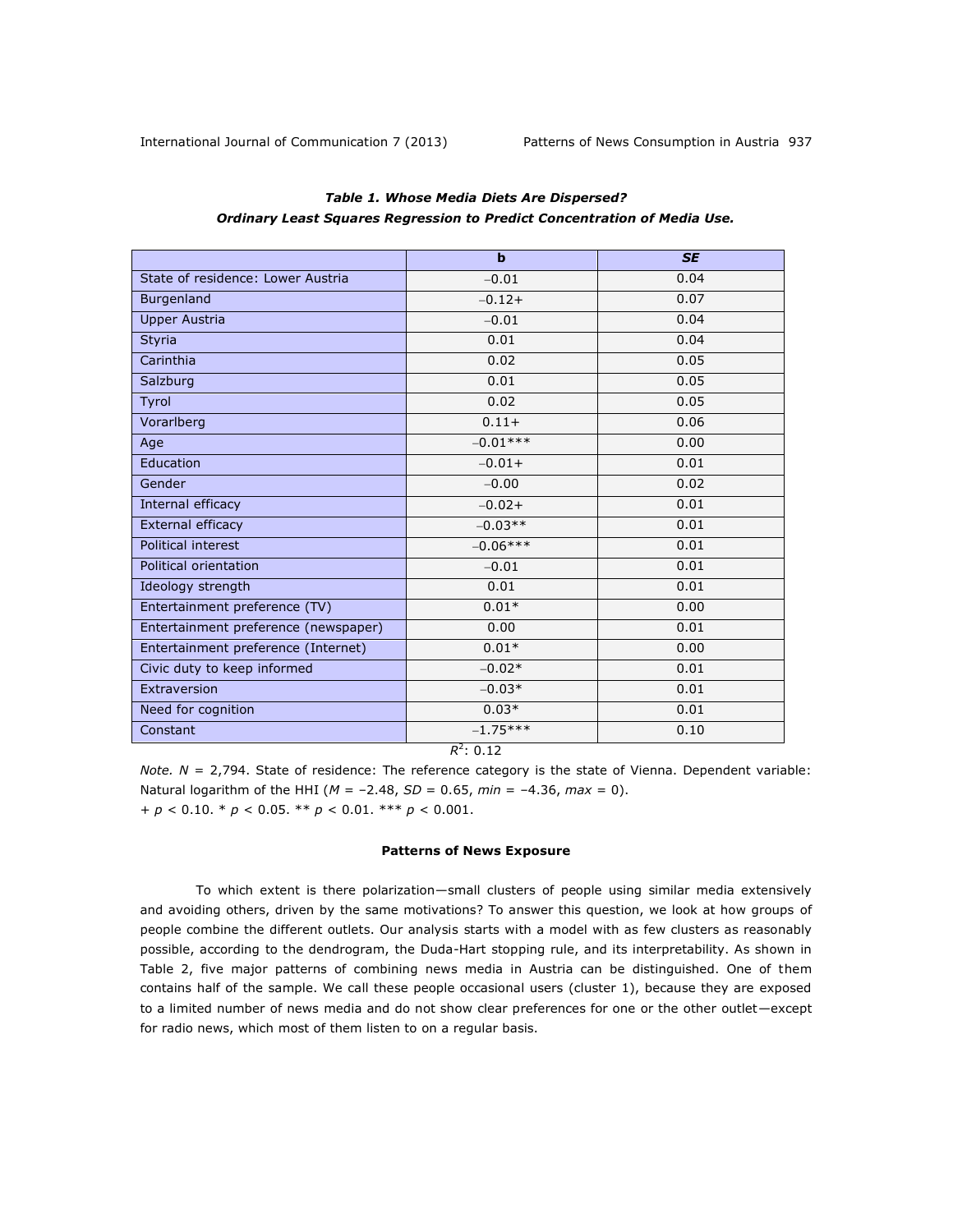A second group shows exactly the opposite behavior: Heavy users (cluster 5, comprising 8.8% of the sample) differ from all the other groups mainly by much higher frequencies of exposure to all outlets. But like the occasional users, heavy users do not show specific preferences in their media choice. They also use some additional sources that are not part of any other news diets, such as the tabloid newspaper Österreich, several television programs from Germany, and less popular Austrian TV programs on all stations. Occasional users and heavy users are mainly characterized by their amount of exposure rather than by what they are exposed to.

Three more distinct news diets were identified; these media users were distinguished by their preference for regional media (cluster 2), tabloid media (cluster 3), and public service media (cluster 4). These preferences persist across media channels: Readers of regional (cluster 2) or tabloid (cluster 3) newspapers visit the websites of these newspapers as well, and those who watch public service television news (cluster 4) also visit the respective station's website.

| <b>Title</b>        | <b>Type</b>                    | $\mathbf{1}$ | $\overline{2}$ | $\overline{3}$ | $\overline{4}$ | 5            |
|---------------------|--------------------------------|--------------|----------------|----------------|----------------|--------------|
|                     |                                | Occasional   | Regional       | (Public        | <b>Tabloid</b> | <b>Heavy</b> |
|                     |                                | users        | users          | Service)       | reader         | users        |
|                     |                                |              |                | TV fans        | S              |              |
| Österreich          | Tabloid newspaper              | 0.7          | 0.5            | 0.7            | 0.8            | $2.2*$       |
| <b>Kurier</b>       | National newspaper             | 0.3          | 0.2            | $2.8*$         | 0.5            | 1.1          |
| Die Presse          | National newspaper             | 0.4          | 0.4            | 0.6            | 0.1            | 0.8          |
| KronenZeitung       | Tabloid newspaper              | 1.2          | $2.1*$         | 1.4            | $6.1*$         | $4.3*$       |
| <b>Heute</b>        | Free newspaper                 | 1.0          | 0.1            | 0.9            | 1.1            | 1.8          |
| Der Standard        | National newspaper             | 0.5          | 0.4            | 0.5            | 0.1            | 0.8          |
| Kleine Zeitung      | Regional newspaper             | 0.3          | $6.6*$         | 0.2            | 0.4            | 0.9          |
| Oberöstereichische  | Regional newspaper             | 0.4          | $\Omega$       | 0.2            | 0.3            | 1.2          |
| Nachrichten         |                                |              |                |                |                |              |
| Zeit im Bild 1      | Public service news            | 1.1          | $2.3*$         | $3.9*$         | $2.4*$         | $5.1*$       |
| Zeit im Bild 2      | Public service news            | 0.9          | $2.2*$         | $3.8*$         | $2.0*$         | $5.4*$       |
| Zeit im Bild 20     | Public service news            | 1.0          | $2.0*$         | $2.6*$         | 1.5            | $4.5*$       |
| Zeit im Bild 24     | Public service news            | 0.5          | 0.7            | 1.4            | 0.7            | $2.8*$       |
| Weltjournal         | Public service current affairs | 0.2          | 0.3            | 0.4            | 0.3            | 1.6          |
| Tagesschau          | German Public-Service News     | 0.2          | 0.4            | 1.1            | 0.3            | $2.0*$       |
| Tagesthemen         | German Public-Service News     | 0.2          | 0.3            | 0.7            | 0.3            | 1.5          |
| Heute               | German Public-Service News     | 0.2          | 0.4            | 0.8            | 0.3            | 1.9          |
| <b>HeuteJournal</b> | German Public-Service News     | 0.2          | 0.3            | 0.8            | 0.2            | 1.6          |
| <b>RTL Aktuell</b>  | Commercial TV news             | 0.9          | 1.0            | 0.8            | 1.1            | $2.1*$       |
| <b>Stern TV RTL</b> | Commercial TV current affairs  | 0.4          | 0.4            | 0.4            | 0.6            | 1.5          |
| <b>Austria News</b> | Commercial TV news             | 0.9          | 0.7            | 0.6            | 1.0            | $2.1*$       |

### *Table 2. Cluster Analysis of News Media Exposure.*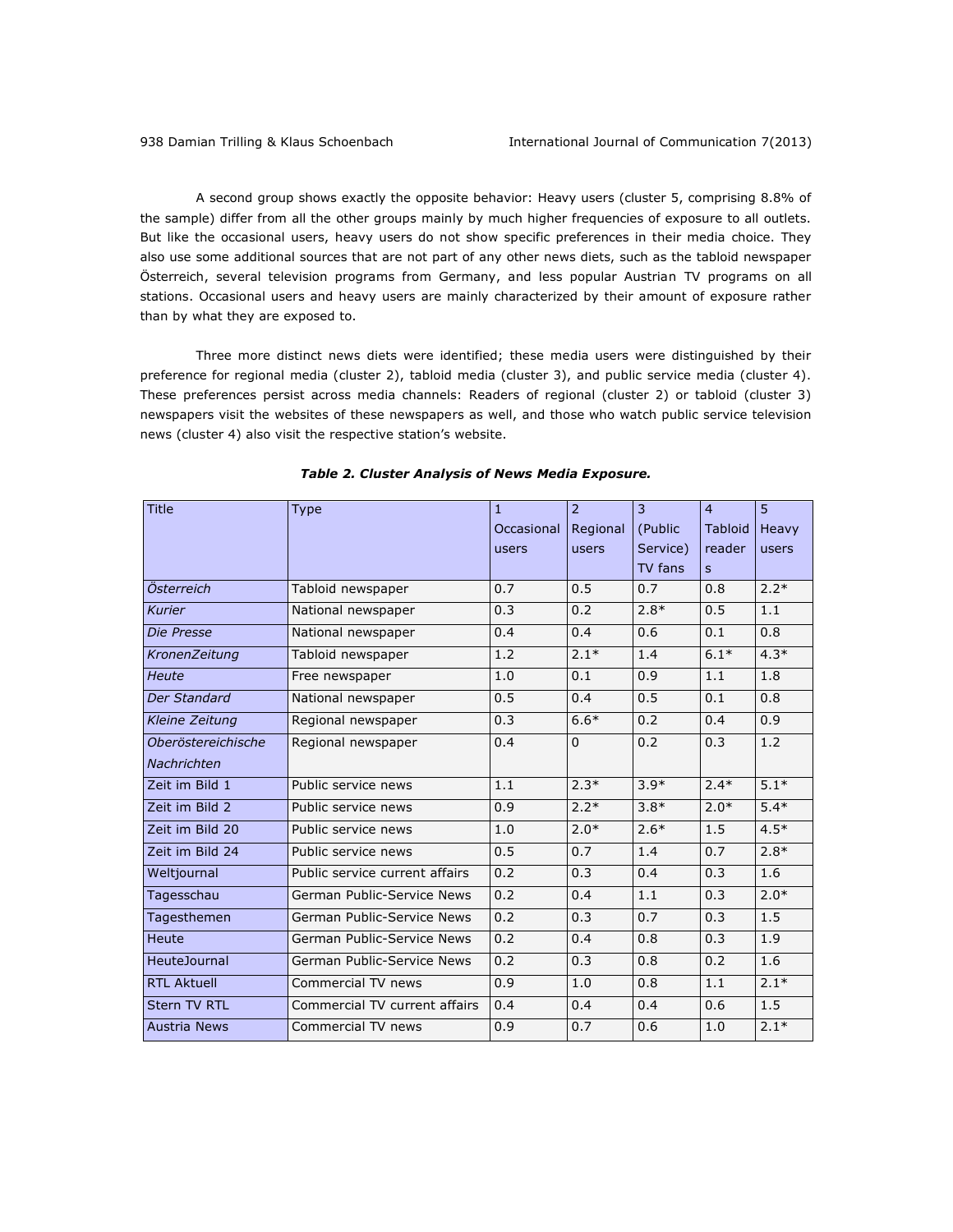| Arte Journal        | German/French TV news          | 0.1    | 0.2    | 0.3    | 0.1    | 1.2    |
|---------------------|--------------------------------|--------|--------|--------|--------|--------|
| Plus 4 Austria News | Commercial TV news             | 0.6    | 0.5    | 0.5    | 0.7    | $2.2*$ |
| <b>ATV Aktuell</b>  | Commercial TV news             | 0.5    | 0.7    | 0.7    | 0.8    | $2.4*$ |
| ZIB Flash           | Public service TV news flash   | 1.1    | $2.0*$ | $2.5*$ | 1.9    | $3.6*$ |
| Heute in Österreich | Public service current affairs | 0.4    | 1.1    | 1.5    | 1.2    | $4.0*$ |
| <b>Regional TV</b>  | Regional TV                    | 1.0    | $2.6*$ | $3.6*$ | $2.6*$ | $4.6*$ |
| krone.at            | Tabloid newspaper website      | 1.0    | 1.2    | 0.8    | $2.0*$ | $3.0*$ |
| heute.at            | Free newspaper website         | 0.2    | 0.1    | 0.2    | $2.0*$ | $3.0*$ |
| oe24.at             | Tabloid newspaper website      | 0.3    | 0.3    | 0.4    | 0.5    | 1.5    |
| kleinezeitung.at    | Regional newspaper website     | 0.3    | $3.0*$ | 0.3    | 0.3    | 1.1    |
| kurier.at           | National newspaper website     | 0.4    | 0.3    | 1.5    | 0.4    | 1.6    |
| nachrichten.at      | Regional newspaper website     | 0.2    | 0.1    | 0.3    | 0.3    | 1.4    |
| derstandard.at      | National newspaper website     | 0.7    | 0.3    | 1.2    | 0.2    | 1.2    |
| diepresse.com       | National newspaper website     | 0.3    | 0.3    | 0.6    | 0.2    | 1.0    |
| news.at             | Magazine website               | 0.5    | 0.5    | 0.5    | 0.6    | 1.6    |
| orf.at              | Public service TV website      | 1.4    | 1.8    | $2.7*$ | 1.9    | $2.4*$ |
| gmx.at              | Portal                         | 1.3    | 1.2    | 0.7    | 1.1    | 1.6    |
| msn.at              | Portal                         | 0.5    | 0.5    | 0.3    | 0.5    | 1.2    |
| kronehit.at         | Radio station website          | 0.3    | 0.4    | 0.2    | 0.6    | 1.5    |
| news.google.at      | News aggregator                | 0.5    | 0.7    | 0.7    | 0.9    | 1.9    |
| radio news          |                                | $3.5*$ | $5.0*$ | $5.2*$ | $4.9*$ | $5.1*$ |
| news on teletext    |                                | 1.4    | $2.0*$ | $3.1*$ | $2.4*$ | $333*$ |
| $n =$               |                                | 1470   | 275    | 385    | 451    | 248    |
|                     |                                |        |        |        |        |        |

*Note.* Numbers indicate the average number of days per week the source is used. Outlets used on at least 2 days per week are marked with an asterisk.

*Regional users* (cluster 2, comprising 9.7% of the sample) are mostly defined by reading the regional paper *Kleine Zeitung* and the corresponding website *kleinezeitung.at.* They sometimes read the tabloid paper *Kronen Zeitung* as well. Frequently they watch one of the many editions of the public service news broadcast *Zeit im Bild*, without showing a specific preference for one of them in particular. Their regional interest is also reflected in their exposure to regional television news.

Regional television news is also watched by the (public service) *television fans* (cluster 3, comprising 13.6% of the sample). Compared to regional users, television fans are mainly characterized by more frequent exposure to television news programs. Furthermore, they do not read regional newspapers, but rather the national newspaper *Kurier*. Their preference for public service television is also reflected in their regular visits to the public service television's website.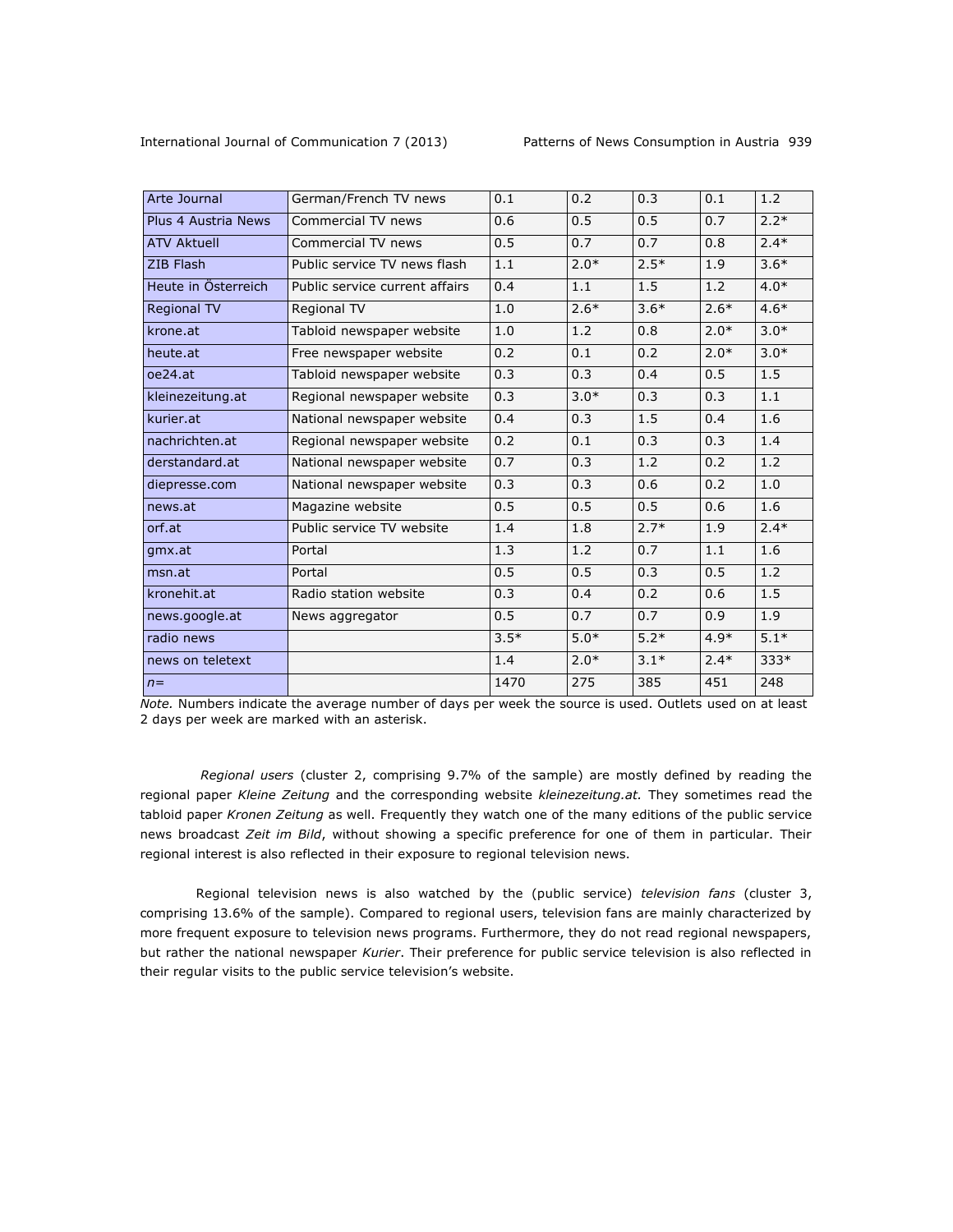*Tabloid readers* (cluster 4, comprising 16.4% of the sample) show a television viewing behavior comparable to regional users. Next to the tabloid *Kronen Zeitung*, they read the paper's website krone.at and the website of a free paper, heute.at, on a regular basis.



#### *Figure 2. Dendrogram.*

But is it justified to distinguish only five groups? This normative question will now be further explored by allowing more clusters. Once we increase the number of clusters to six, the group of occasional users (more than half of the sample) is split into two groups. One of the clusters uses slightly more media than the other, but does not show an interpretable, specific combination of outlets. This is represented in the dendrogram (see Figure 2) by the split of the branch on the left. Similarly, after allowing one more cluster—seven now—much the same distinction shows up in the group of heavy users (formerly 8.8 % of the sample) on the right side of the dendrogram. In other words, if we increase the number of clusters by two, the new patterns are not characterized by a different selection of outlets, but only by the level of their use.

Not until we allow for as many as 15 clusters can signs of polarization be observed. At this point, the group of tabloid readers is divided into three subclusters ( $n = 145$ ,  $n = 135$ , and  $n = 171$ ). Their most obvious difference is that the third subgroup does not use the tabloid papers' websites, which the other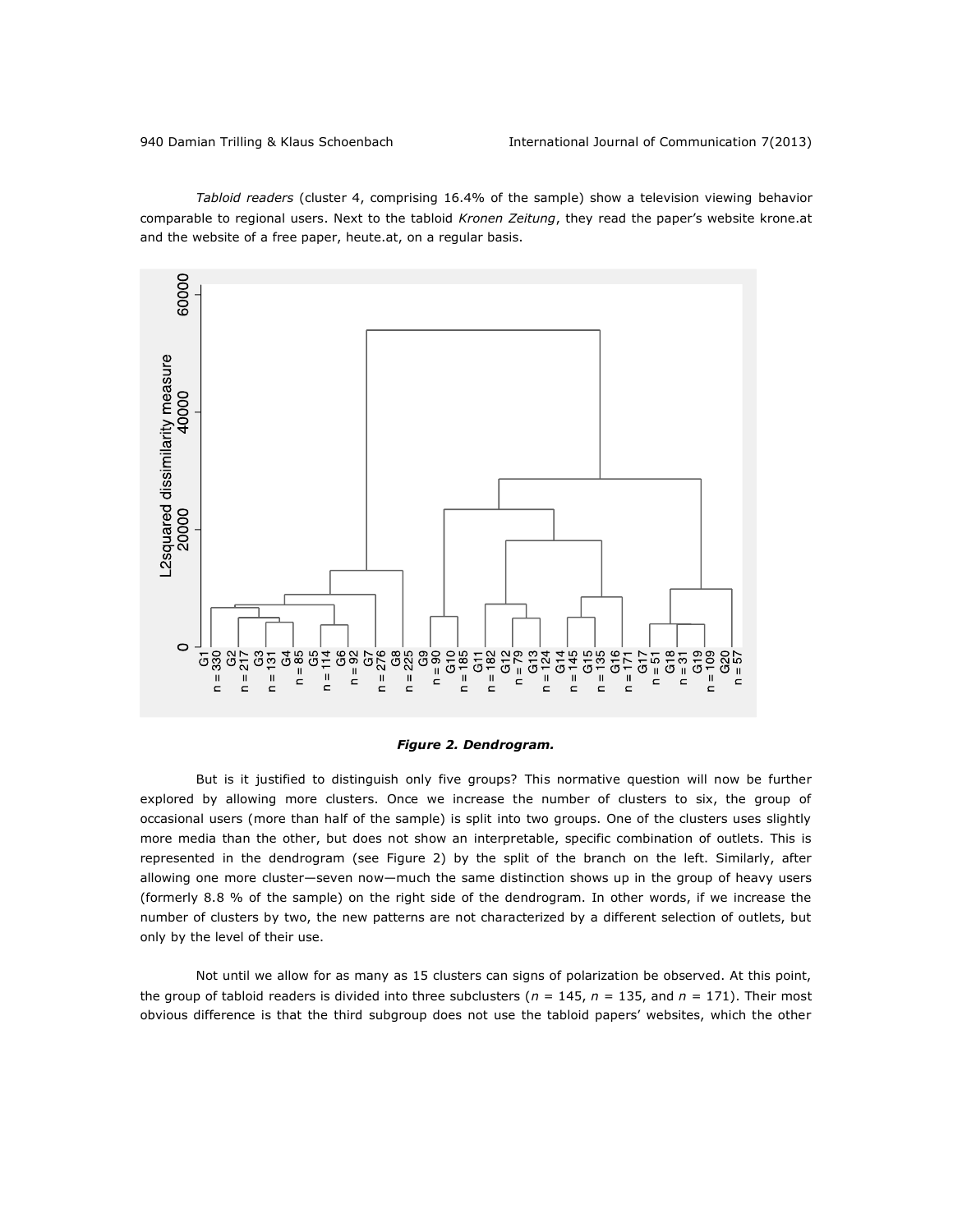$\overline{a}$ 

groups regularly do. The last subgroup also uses fewer sources in general. Compared to the second subgroup of the tabloid readers, the first subgroup uses some additional (online) sources. But most importantly, other mainstream outlets—such as public service television news—are still an element of all three subgroups' news diets.

The original group of *occasional users* is split into four different diets, consisting of between 206 and 330 users with more specific preferences. The first group listens to the radio 5.7 days per week—what the others do only 3.4 to 3.7 days; the second group reads the free tabloids *Heute* and *Österreich* and the paid tabloid *Kronen Zeitung* and its website about twice a week; the third group watches more television and uses teletext more often than the other occasional user groups—4.5 days per week; and the fourth group turns to more Internet sources—for example, the print magazine website news.at 4.0 days per week and the national paper website standard.at 2.1 days per week.

#### *Typical Users of the News Diets*

To what extent are specific personal characteristics related to the choice of different news diets? We conducted all analyses for several numbers of clusters with comparable results, but as a practical example of a typology of news diets, we will present the results of the five-cluster analysis in more detail.

For this purpose, we use multinomial logistic regressions to analyze which personal preferences and characteristics enable us to distinguish between *occasional users* and those with a more pronounced preference (clusters 2, 3, and 4).<sup>2</sup> We use the occasional users as reference category because they are the biggest group and have the least pronounced media preferences (see Table 3).

|                          | M <sub>0</sub> | M1        | M <sub>2</sub> |
|--------------------------|----------------|-----------|----------------|
|                          | exp(b)         | exp(b)    | exp(b)         |
| Cluster 2-regional users |                |           |                |
| Lower Austria            | 0.54           | 0.5       | 0.54           |
| Burgenland               | $6.63+$        | $7.21+$   | $7.58*$        |
| <b>Upper Austria</b>     | 0.64           | 0.66      | 0.73           |
| Styria                   | 220.28***      | 259.4***  | 306.21***      |
| Carinthia                | 121.65***      | 151.88*** | 172.24 ***     |
| Salzburg                 | 0.00           | 0.00      | 0.00           |
| Tyrol                    | 5.37           | $6.2*$    | $7.37*$        |
| Vorarlberg               | 1.79           | 1.93      | 2.04           |

### *Table 3. Who Is a Member of Which Cluster? Multinomial Logistic Regressions to Predict Cluster Membership.*

<sup>&</sup>lt;sup>2</sup> This is what the odds ratios in Table 2 show. They predict how a one-unit increase of the independent variable changes the odds of being a member of each cluster *compared to cluster 1*, which is the reference category. For direct comparisons between all the other clusters (as well as b coefficients and standard errors), see the additional material provided at [http://www.uva.nl/profile/d.c.trilling.](http://www.uva.nl/profile/d.c.trilling)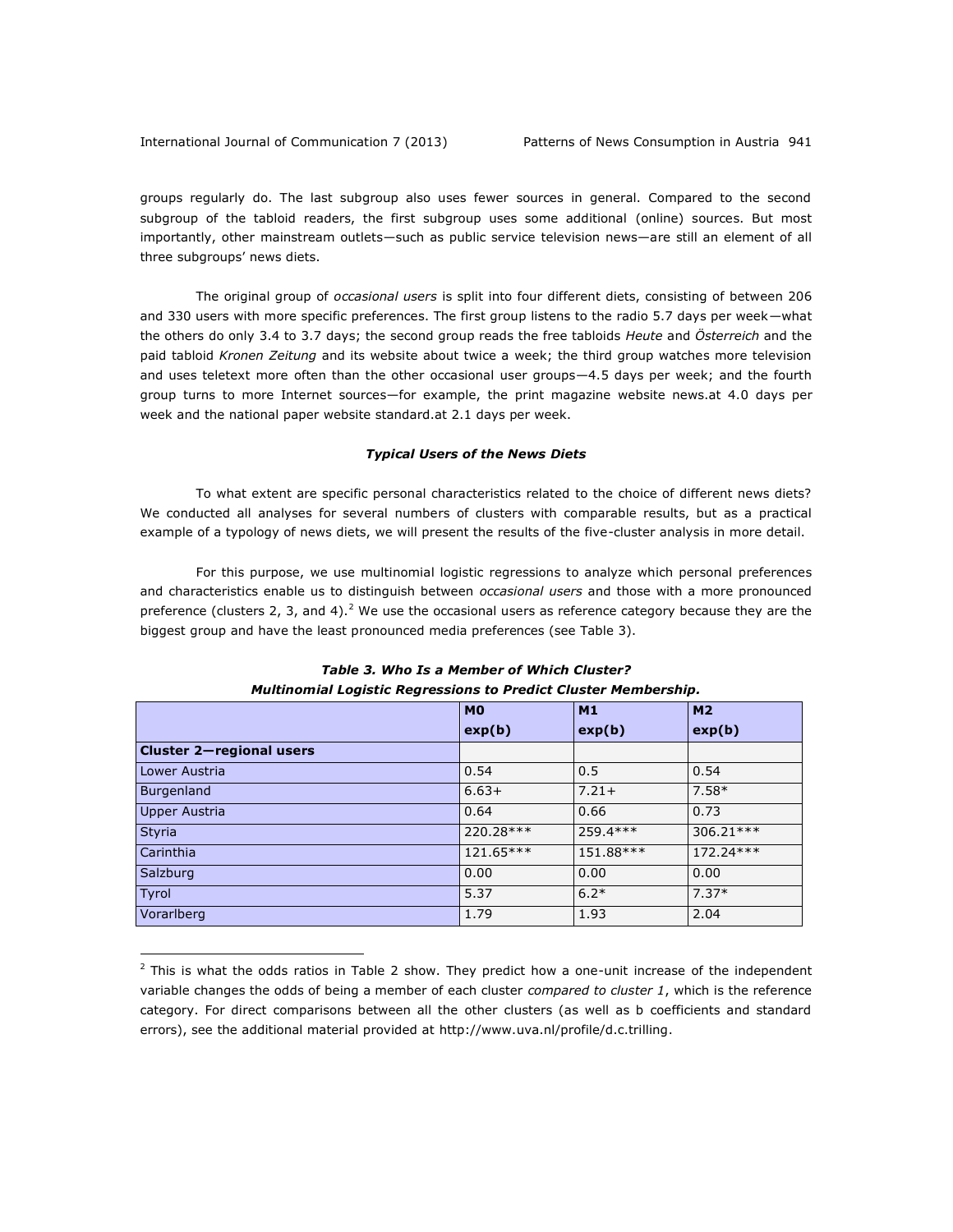| Age                                  |           | $1.05***$ | $1.05***$ |
|--------------------------------------|-----------|-----------|-----------|
| Education                            |           | 1.07      | 1.05      |
| Gender                               |           | 1.01      | 0.85      |
| Internal efficacy                    |           |           | 1.11      |
| External efficacy                    |           |           | 0.96      |
| Political interest                   |           |           | 1.09      |
| Political orientation                |           |           | 1.06      |
| Entertainment preference (TV)        |           |           | 1.00      |
| Entertainment preference (Newspaper) |           |           | $0.90*$   |
| Entertainment preference (Internet)  |           |           | 0.98      |
| Civic duty                           |           |           | $1.20**$  |
| Extraversion                         |           |           | 0.92      |
| Need for cognition                   |           |           | 0.92      |
| <b>Cluster 3-TV fans</b>             |           |           |           |
| Lower Austria                        | 1.11      | 1.07      | 1.15      |
| Burgenland                           | 1.4       | $1.73+$   | $1.91*$   |
| <b>Upper Austria</b>                 | $0.5***$  | $0.58*$   | $0.60*$   |
| Styria                               | $0.47**$  | $0.63+$   | 0.72      |
| Carinthia                            | $0.25***$ | $0.36*$   | $0.41*$   |
| Salzburg                             | 0.85      | 1.18      | 1.33      |
| Tyrol                                | 0.79      | 1.03      | 1.20      |
| Vorarlberg                           | $0.62 +$  | 0.76      | 0.85      |
| Age                                  |           | $1.08***$ | $1.07***$ |
| Education                            |           | $1.14***$ | $1.07 +$  |
| Gender                               |           | $1.56***$ | $1.35*$   |
| <b>Internal efficacy</b>             |           |           | 0.99      |
| External efficacy                    |           |           | 1.07      |
| Political interest                   |           |           | $1.19***$ |
| Political orientation                |           |           | 0.99      |
| Entertainment preference (TV)        |           |           | 0.96      |
| Entertainment preference (Newspaper) |           |           | 0.96      |
| Entertainment preference (Internet)  |           |           | 0.98      |
| Civic duty                           |           |           | $1.16***$ |
| Extraversion                         |           |           | 1.06      |
| Need for cognition                   |           |           | 1.05      |
| <b>Cluster 4-tabloid readers</b>     |           |           |           |
| Lower Austria                        | 1.26      | 1.21      | 1.31      |
| Burgenland                           | 0.97      | 1.04      | 1.13      |
| <b>Upper Austria</b>                 | $1.57**$  | $1.47*$   | $1.65***$ |
| Styria                               | $1.71**$  | $1.87**$  | $2.04***$ |
| Carinthia                            | 1.05      | 1.29      | 1.37      |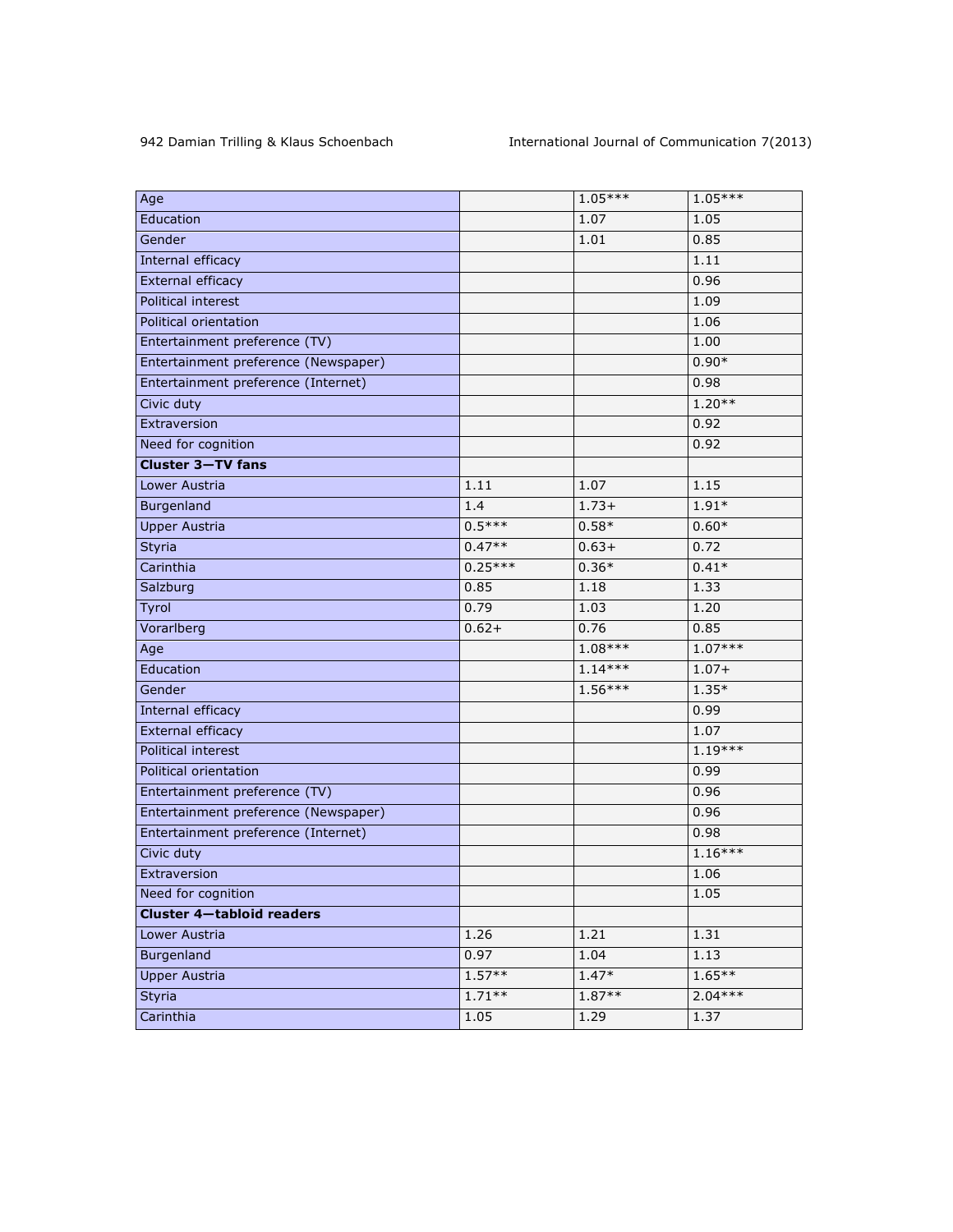| Salzburg                             | 1.36      | $1.54+$   | 1.69*     |
|--------------------------------------|-----------|-----------|-----------|
| Tyrol                                | 1.05      | 1.15      | 1.29      |
| Vorarlberg                           | $0.04***$ | $0.04**$  | $0.05**$  |
| Age                                  |           | $1.05***$ | $1.04***$ |
| Education                            |           | $0.84***$ | $0.86***$ |
| Gender                               |           | 0.94      | 0.92      |
| Internal efficacy                    |           |           | 1.01      |
| External efficacy                    |           |           | 0.96      |
| Political interest                   |           |           | $1.09*$   |
| Political orientation                |           |           | $1.11***$ |
| Entertainment preference (TV)        |           |           | 0.98      |
| Entertainment preference (Newspaper) |           |           | $0.92**$  |
| Entertainment preference (Internet)  |           |           | $1.08***$ |
| Civic duty                           |           |           | $1.11***$ |
| Extraversion                         |           |           | $1.12+$   |
| Need for cognition                   |           |           | $0.88*$   |
| <b>Cluster 5-heavy users</b>         |           |           |           |
| Lower Austria                        | 0.92      | 0.89      | 0.91      |
| Burgenland                           | 0.95      | 1.16      | 1.28      |
| <b>Upper Austria</b>                 | $1.45+$   | $1.57*$   | $1.54+$   |
| <b>Styria</b>                        | 0.75      | 0.99      | 1.00      |
| Carinthia                            | 0.94      | 1.36      | 1.33      |
| Salzburg                             | 1.29      | 1.82*     | $2.02*$   |
| Tyrol                                | $0.35**$  | $0.44*$   | $0.48 +$  |
| Vorarlberg                           | 0.57      | 0.68      | 0.66      |
| Age                                  |           | $1.09***$ | $1.08***$ |
| Education                            |           | 0.95      | $0.92 +$  |
| Gender                               |           | 1.2       | 1.07      |
| Internal efficacy                    |           |           | 1.06      |
| External efficacy                    |           |           | 1.03      |
| Political interest                   |           |           | $1.19***$ |
| Political orientation                |           |           | 1.03      |
| Entertainment preference (TV)        |           |           | $0.91**$  |
| Entertainment preference (Newspaper) |           |           | 0.95      |
| Entertainment preference (Internet)  |           |           | 1.02      |
| Civic duty                           |           |           | 0.95      |
| Extraversion                         |           |           | $1.38***$ |
| Need for cognition                   |           |           | $0.80***$ |
| Cragg-Uhler pseudo- $R^2$            | .304      | .449      | .492      |
| $\Delta$ pseudo- $R^2$               |           | $.145***$ | $.043***$ |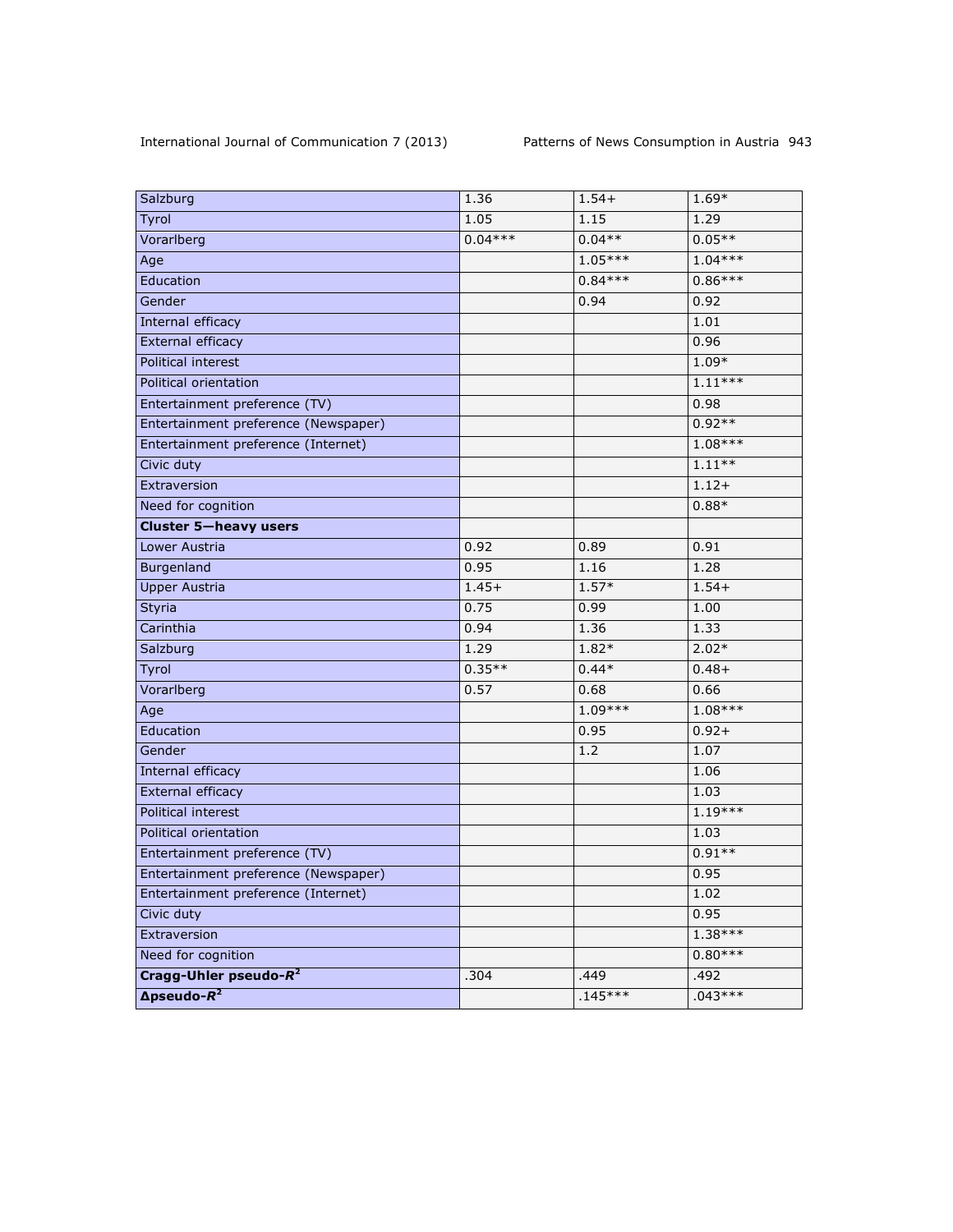*Note. N* = 2,829. Reference cluster is cluster 1 (occasional users). State of residence: Reference category is Vienna.

+ *p* < 0.10. \* *p* < 0.05. \*\* *p* < 0.01. \*\*\* *p* < 0.001.

To account for the highly regional structure of the Austrian media landscape, we proceed in a hierarchical way. First, and even before including other sociodemographics, we control for the region of residence—which is a proxy for easy access to specific offline media outlets in Austria's highly regionalized media landscape. Indeed, most of the fit of the final model (M2) is already accounted for by the region of residence (M0).<sup>3</sup> As an example, the regional diet of Kleine Zeitung together with kleinezeitung.at (cluster 2) occurs almost only in the states of Styria and Carinthia. Virtually no one from another state uses this repertoire. And the news diet that is mainly characterized by reading the tabloid newspaper *Kronen Zeitung* is rare in the state of Vorarlberg. Compared to inhabitants of Vienna, the odds that someone from Vorarlberg—more than 600 kilometers west of Vienna—chooses this diet decrease by 95%, once all other variables are controlled for.<sup>4</sup>

In a second step, we inserted demographic variables. The people in all four other clusters are significantly older than the occasional users. In fact, age is the variable most strongly related to the choice for a nonavoiding news diet—with the exception of the region of residence variable, but only for some diets. Being 15 years older (which equals one standard deviation) increases the odds of being a regional news user by a factor of 1.95, the odds of being a television fan by 2.66, the odds of being a tabloid reader by 1.87, and the odds of being a heavy user by 3.25. In addition, tabloid readers are less educated, whereas public service TV fans seem to have enjoyed a comparably good education. Frequent public service TV viewers also tend to be male, which is the only gender difference we find in our analysis.

In a final step, we entered the variables that we expected to have a substantial impact on the choice for a specific news diet.<sup>5</sup> Although they seem to explain the choices to a much lesser extent than the sociodemographic variables do, they point to some interesting differences between the users of the respective news diets. Compared to occasional users, other groups are more interested in politics and feel a higher civic duty to keep informed. An increase of a single point on the 7-point political interest scale increases the odds of being either a TV fan or a heavy user of all media by 19% and the odds of being a tabloid reader by 9%, all other variables being equal. The duty to keep informed has similar effects: A 1-

 $\overline{a}$ 

 $3$  Unlike in ordinary least squares regressions, this pseudo-R<sup>2</sup> cannot be directly interpreted as explained variance; it rather reflects the improvement of the model fit. However, it is comparable in the sense that it also ranges from 0 to 1 and equals 1 if the model perfectly predicts the outcome.

 $4$  All odds ratios are based on the final model (M2).

<sup>&</sup>lt;sup>5</sup> Ideology strength is not included here, because, unlike in our first analysis, which explained someone's general tendency toward dispersed media use, it would not make sense to expect that a specific diet is used especially by people with extreme, but opposite, viewpoints. Including only political orientation is therefore more appropriate. This expectation is confirmed by an additional analysis we ran, including both political orientation and ideology strength as well as another one in which we also included the interaction of both.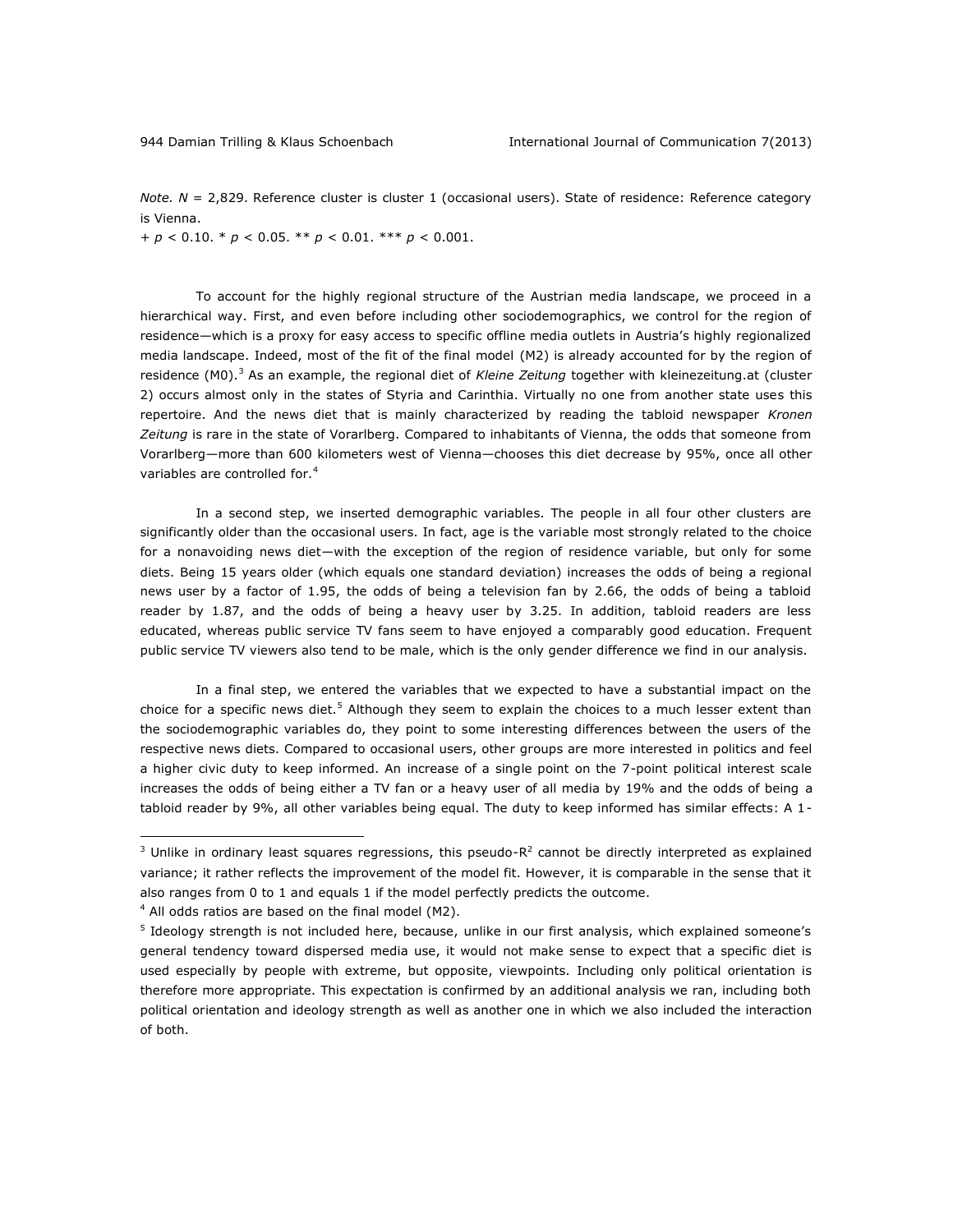point increase in this scale increases the odds of being a regional user by 20%, a TV watcher by 16%, and a tabloid reader by 11%. Entertainment preference seems to have an ambivalent influence. Internal and external political efficacy have no significant impact on any news diet. Psychological traits explain the choice for a specific news diet: Compared to occasional users, tabloid readers and heavy users are more extroverted but have a lower need for cognition.

Surprisingly, political orientation had no influence on news diets except on the group of tabloid readers—and, there, it is remarkably strong: Leaning only 1 point more to the right on the 11-point orientation scale increases the odds of belonging to the cluster of tabloid readers by 11%. Or the other way around, people with strong left-wing attitudes are very unlikely to be tabloid readers, even if all other variables are controlled for.

Interestingly, as cross-cluster comparisons of the model show, most user characteristics mainly predict whether people use any of the four other news diets compared to the occasional users.<sup>6</sup> Individual differences in these independent variables have a considerable impact on whether someone uses a significant amount of news at all, but this difference does not really determine the choice of the outlets one uses for that purpose. For example, the members of all clusters, except the occasional users, do not differ in terms of their political interest. Political interest, then, does not explain whether someone is a tabloid reader or a heavy user, for instance. But all of these groups are more interested in politics than the occasional users. In general, this is also true for the civic duty to keep informed, although a higher civic duty also significantly *decreases* the likelihood of being a member of the cluster of heavy users: The group with the highest exposure, thus, does not necessarily feel the highest duty to keep informed.

#### **Conclusion and Discussion**

This study investigated fragmentation and polarization in Austria and explored how people combine the use of different news outlets in that media landscape. At first glance, investigating RQ1, we found some evidence that can be interpreted as individually dispersed media use and, on the aggregate, as a sign of fragmentation: Apart from a few big outlets such as the radio news, *Kronen Zeitung*, and the major TV newscasts, exposure is spread among many outlets. But a closer look reveals that this pattern of media use has little in common with the scenario many observers of fragmentation, polarization, and selective exposure are afraid of: the emergence of small issue publics of like-minded people, centered on like-minded media. Political orientation, in particular, does not seem to drive people into such patterns of media use.

Regarding RQ2, taking a closer look at signs of fragmentation and polarization, we found that the overwhelming majority of Austrians combine a variety of outlets that overlap—even if their respective main source of information differs. Thus, although the era in which everyone reads his or her daily newspaper and watches one daily news broadcast is certainly over, groups that use completely different media than the rest of the population do not emerge. One should keep in mind, however, that people tend to overreport news exposure in surveys (LaCour, 2012; Prior, 2009). In addition, the rather low response

 $\overline{a}$ 

 $6$  For details, see the additional material provided at [http://www.uva.nl/profile/d.c.trilling.](http://www.uva.nl/profile/d.c.trilling)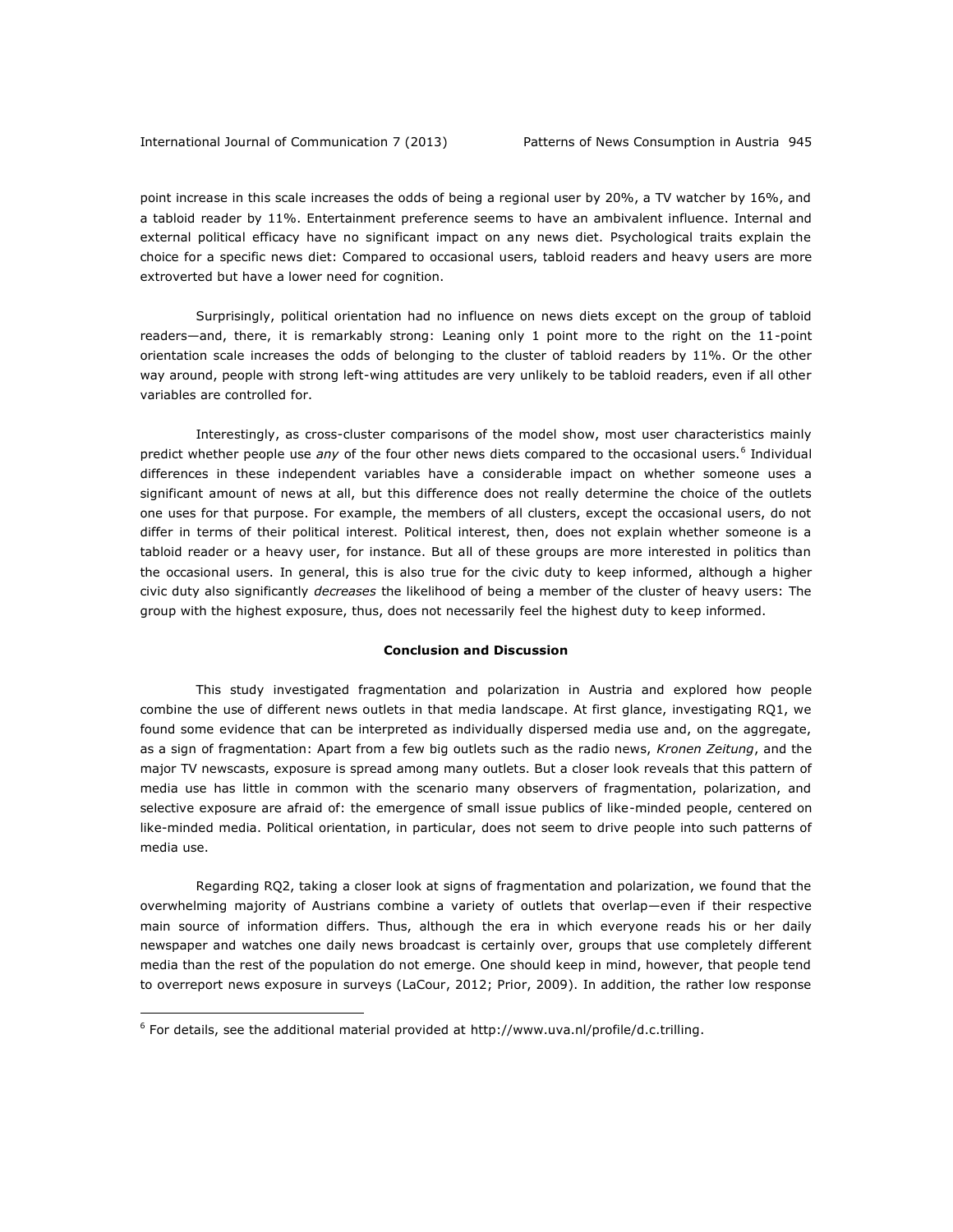rate might have caused a bias, because it is possible that people with higher levels of media use were especially likely to take part in the survey.

Looking more closely into Austrians' media consumption patterns, they largely seem to be determined by the choice for specific offline outlets. We could not identify patterns of news consumption that were mainly characterized by the choice for specific online outlets. Even more strongly, the choice for offline outlets often defines the online preferences: Those who read tabloid newspapers tend to visit these newspapers' websites as well. The same pattern can be observed for readers of regional papers as well as for those who prefer information provided by public service broadcasting.

If we discern five major groups of news Austrian news users—and results do not differ substantially if we specify more groups—we find occasional users and heavy users with no specific preference for any news outlet. The rather large group of occasional users, whose sociodemographic characteristics differ from regular news users, is consistent with Prior's (2007) and Ksiazek, Malthouse, and Webster's (2010) findings on news avoidance. The seemingly accidental behavior of heavy users, which includes exposure to a wide but rather unspecific range of sources, is interesting, because one might expect this highly engaged group to be especially susceptible to polarized patterns—that is, to use a source not at all or heavily. In contrast to the occasional and heavy users, three groups do have distinct news outlet preferences: users of mainly regional media, of public service television, and of mainly tabloids. The choice for one of these five diets, which RQ3 aimed at, seems to depend heavily on sociodemographics, especially the region of residence, but also on extroversion and need for cognition, on political interest, on the feeling of a civic duty to keep informed, and—less consistently—on entertainment preference. The influence of the last three variables suggests that the choice for *any* heavier media diet (as opposed to being only an occasional user) is a fairly conscious one: Personal characteristics drive the decision to use news more frequently. But *which* media diet someone chooses seems to be influenced less by conscious considerations—these three variables matter much less here. This is not trivial, because it seems to show that the audiences of, for instance, tabloids as opposed to media that are deemed of higher quality might not differ that much.

Although in the Austrian media landscape many news outlets are said to have clear political profiles, the political orientation of the users did not exert a great influence. The only exception we found was among the right-leaning group of tabloid readers. From a democratic point of view, our results thus suggest that content selectivity plays a weak role when it comes to people's means of keeping up with public discourse. The increasing number of choices in today's media environment may have less impact on the public discourse than feared.

Instead, the choice for a specific news diet in Austria first of all seems to be highly contingent on the region of residence. Plausibly, a regional newspaper may not often be read by people whose region it does not cover. But in Carinthia and Styria, readers of the regional newspaper also do not differ much in the other outlets they combine with that paper. This is remarkable because, irrespective of the availability of regional print newspapers, politically right-leaning people could choose right-leaning newspaper websites regardless of where they live. Instead, they seem to visit mainly websites of their regionally available newspaper. Therefore, similar to LaCour's (2012) findings in the United States, local media in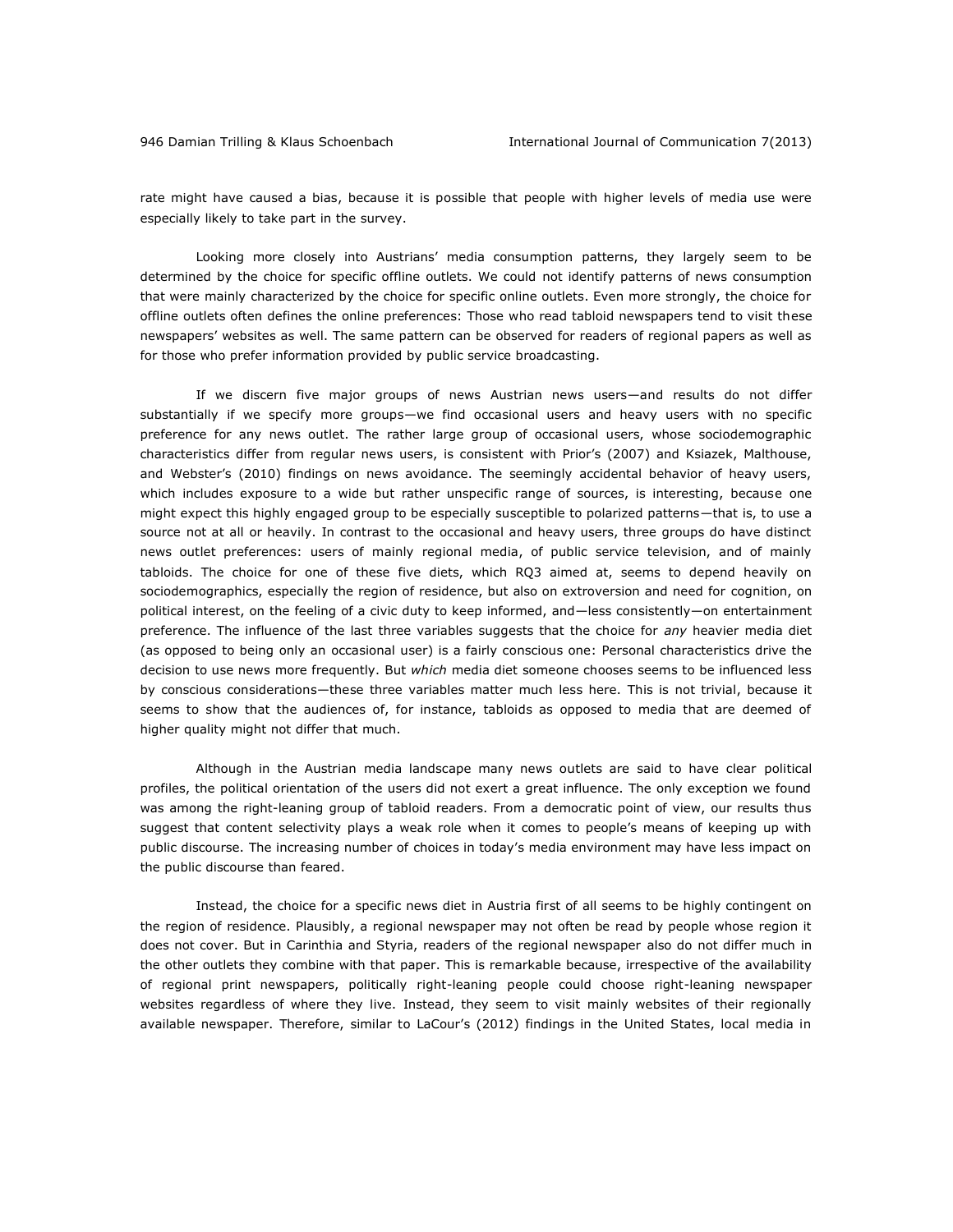Austria might act as a powerful counterforce to ideological polarization. Because large parts of Austria are served by only one or two local papers (Seethaler & Melischek, 2006), using a local paper almost necessarily means that one is not only exposed to attitude-consistent information. After all, in the absence of a variety of local papers to choose from, it is in the local paper's interest to reach broad audience, which is most likely reached by being ideologically balanced.

In the light of the finding that attitudes and preferences only partly explain the choice for a specific news diet, we argue that future research on news media use should take into account structural and situational factors to explain media use, in addition to audience selectivity as a consequence of these individual interests and preferences. Especially the influence of political variables—such as political interest, efficacy, orientation, and civic duty—might be considerably weaker than the influence of structural, and less commonly included, factors such as, in the Austrian case, the region of residence. This is in line with the observation by Wonneberger, Schoenbach, and Van Meurs (2009, 2011), who found that motivational factors, including political interest, exert much less influence on television news viewing than situational factors such as viewer availability. It also fits what Webster (2011) argued on a more general level: that the rationality of media users' choices is bounded by structural forces, which explains why political variables, which should matter much for a strictly rational news choice, had only a moderate influence.

Future research could focus on why, at first glance, people combine similar news outlets. Habits might play a role, but it might also be that politically interested people want to verify information from different sources or want to compare different perspectives and viewpoints. On a more fundamental level, studies that investigate patterns of media use within the framework of fragmentation have to develop some clear criteria for when the patterns found can be interpreted as fragmented or polarized: How different do news diets have to be and how tiny may distinct groups be before this becomes dangerous for democratic discourse? In our analysis, once we allowed clusters of news users to become smaller than 10% of the sample size, indeed some groups can be identified that concentrate their exposure on only a few distinct news outlets. But even those clusters show some overlap with some others. Thus, avoiding mainstream outlets is not a widespread phenomenon, and audience polarization seems to be rather limited.

For the case under study, we found little evidence for Webster's (2005) argument that polarization might hide beneath the veneer of fragmentation. To put it bluntly, Austrians differ in the amount of news they consume, and they may differ in terms of outlets they prefer, but they generally choose a comprehensive news diet, including a bit of everything from a broad range of sources. Tight enclaves of similar media used by homogeneous groups of people are not a common phenomenon. Similarly, Webster (2005) reports only "modest" levels of polarization, and Webster and Ksiazek (2012) speak of "the myth of enclaves" (p. 49) and "a massively overlapping culture" (p. 51).

But do we need to worry about the tiny subgroups that use only a narrow media diet? Yes, but only if democracy means that virtually everybody should use high-standard media, and that they do so extensively. This is where the evaluation of fragmentation and polarization still falls short: We have to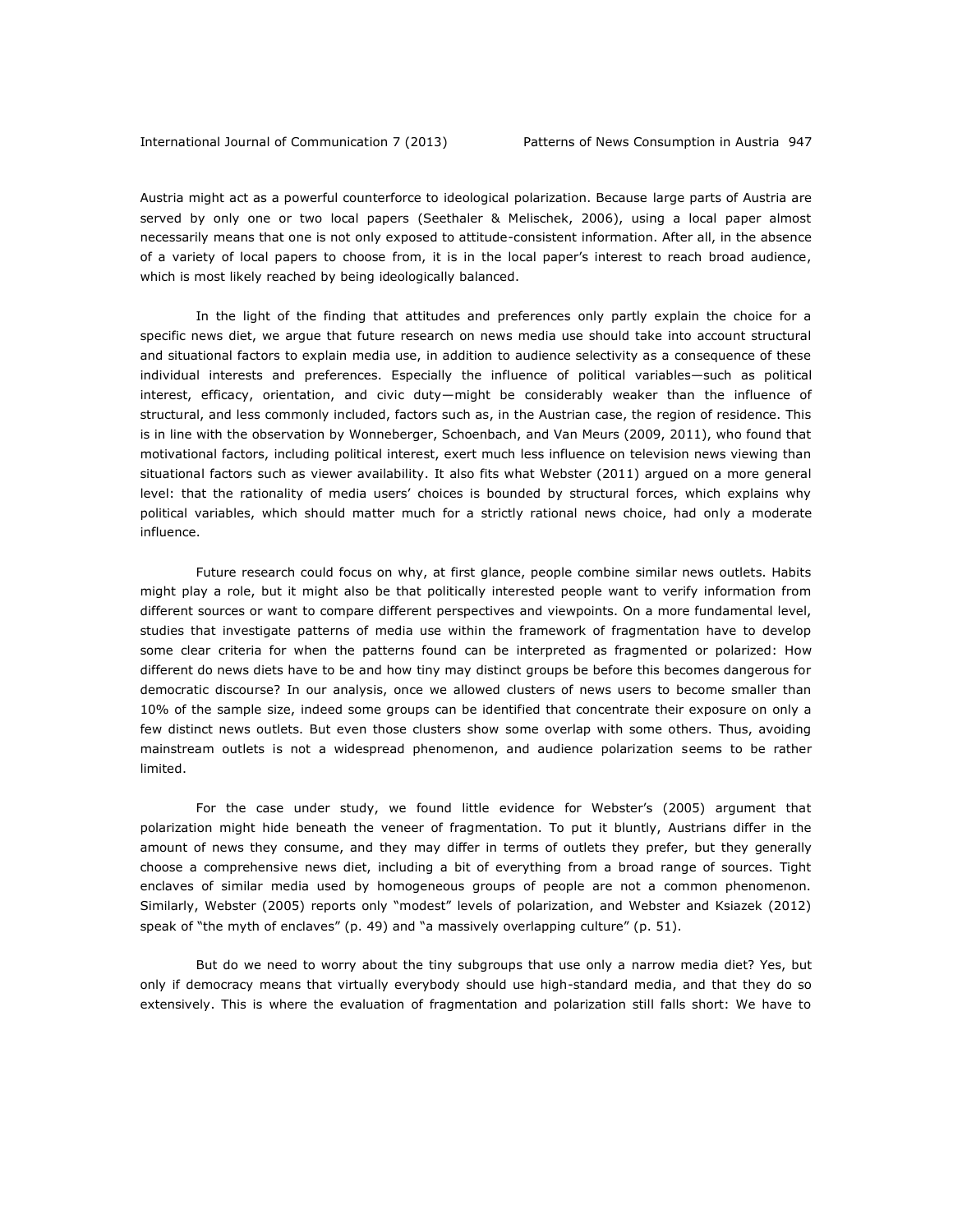look at the consequences of media use for participation in the political process to determine whether a specific media diet is harmful enough to call for action.

Here, a thorough normative discussion is still lacking. Based on theories of democracy, one would first have to discuss the necessary proportion of citizens who are informed enough to keep democracy working. Second, agreement on how to evaluate overlap of media use is also needed. For example, one could argue that as long as users of a specific news diet use one single outlet on a regular basis that is also used by the majority of the population, then the further composition of their news diet does not matter. And our study suggests that this could actually be a prominent media use pattern: Despite all possible fragmentation in the long tail, the use of mainstream news media is largely independent from people's attitudes and hardly polarized.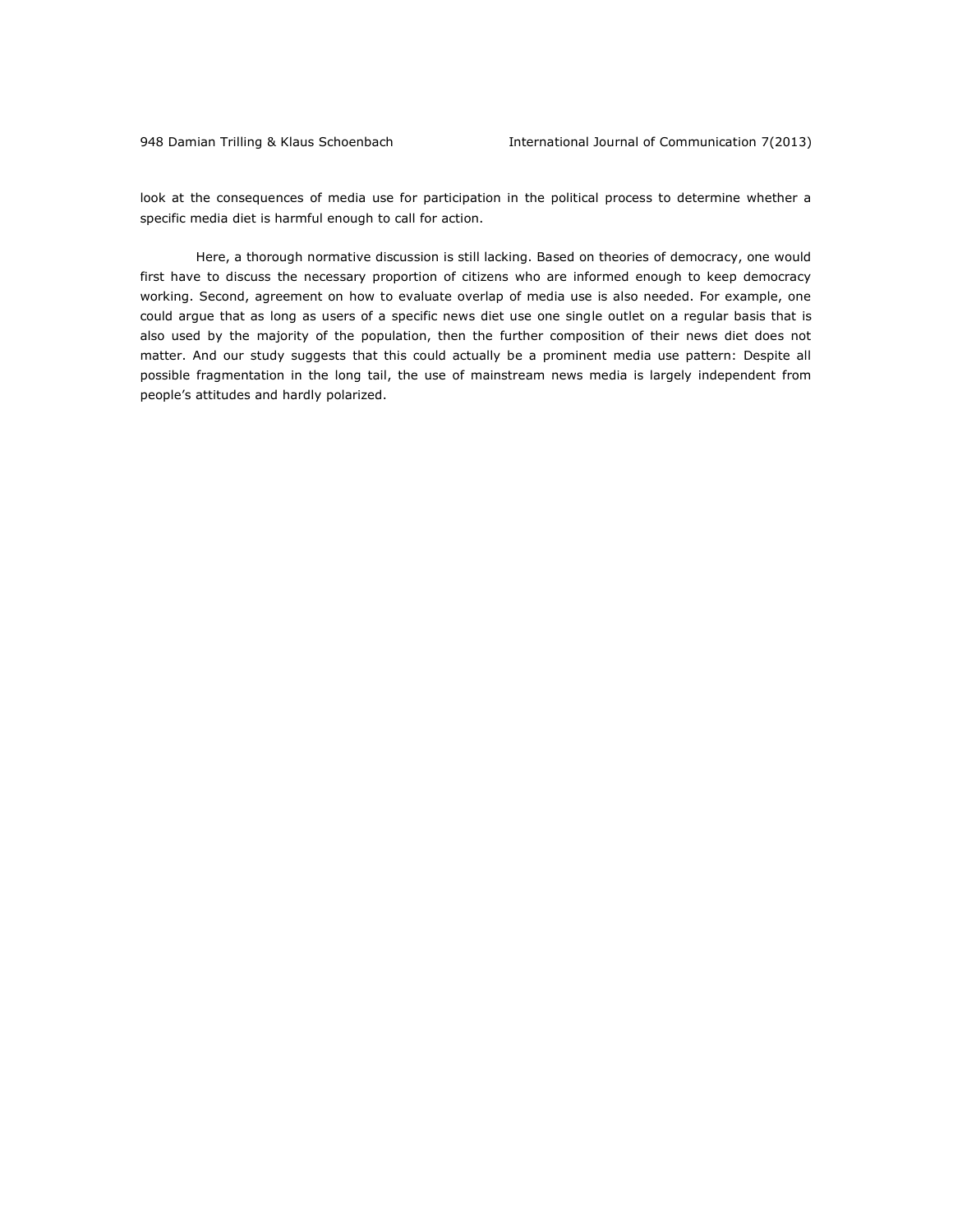### **References**

- Aarts, K., & Semetko, H. A. (2003). The divided electorate: Media use and political involvement. *Journal of Politics, 65*(3), 759–784. doi:10.1111/1468-2508.00211
- Aron, A., Aron, E. N., & Coups, E. J. (2008). *Statistics for the behavioral and social sciences: A brief course* (4th ed.). Upper Saddle River, NJ: Pearson.
- Bardoel, J., & Van Reenen, B. (2009). Das Mediensystem der Niederlande [The media system of the Netherlands]. In Hans-Bredow-Institut (Ed.), *Internationales Handbuch Medien* [Handbook of international media] (pp. 476–490). Baden-Baden, Germany: Nomos.
- Bennett, W. L., & Iyengar, S. (2008). A new era of minimal effects? The changing foundations of political communication. *Journal of Communication, 58*(4), 707–731. doi:10.1111/j.1460- 2466.2008.00410.x
- Best, S., & Engel, B. (2011). Alter und Generation als Einflussfaktoren der Mediennutzung. Kohortenanalyse auf Basis der ARD/ZDF-Langzeitstudie Massenkommunikation [Age and generation as factors of media use: A cohort analysis based on the ARD/ZDF long-term study on mass communication]. *Media Perspektiven*, *11*, 525–542.
- Bimber, B., & Davis, R. (2003). *Campaigning online: The Internet in U.S. elections*. New York, NY: Oxford University Press.
- Cacioppo, J. T., & Petty, R. E. (1982). The need for cognition. *Journal of Personality & Social Psychology, 42*(1), 116–131.
- Cacioppo, J. T., Petty, R. E., & Kao, C. F. (1984). The efficient assessment of need for cognition. *Journal of Personality Assessment, 48*(3), 306–307.
- Chaffee, S. H., & Metzger, M. J. (2001). The end of mass communication? *Mass Communication & Society, 4*(4), 365–379.
- Coleman, S., & Blumler, J. G. (2009). *The Internet and democratic citizenship: Theory, practice and policy*. New York, NY: Cambridge University Press.
- Das, S., Echambadi, R., McCardle, M., & Luckett, M. (2003). The effect of interpersonal trust, need for cognition, and social loneliness on shopping, information seeking and surfing on the web. *Marketing Letters, 14*(3), 185–202.
- European Commission (2012). *Eurostat* [Online database]*.* Retrieved from [http://epp.eurostat.ec.europa.eu](http://epp.eurostat.ec.europa.eu/)
- Finn, S. (1997). Origins of media exposure: Linking personality traits to TV, radio, print, and film use. *Communication Research, 24*(5), 507–529. doi:10.1177/009365097024005003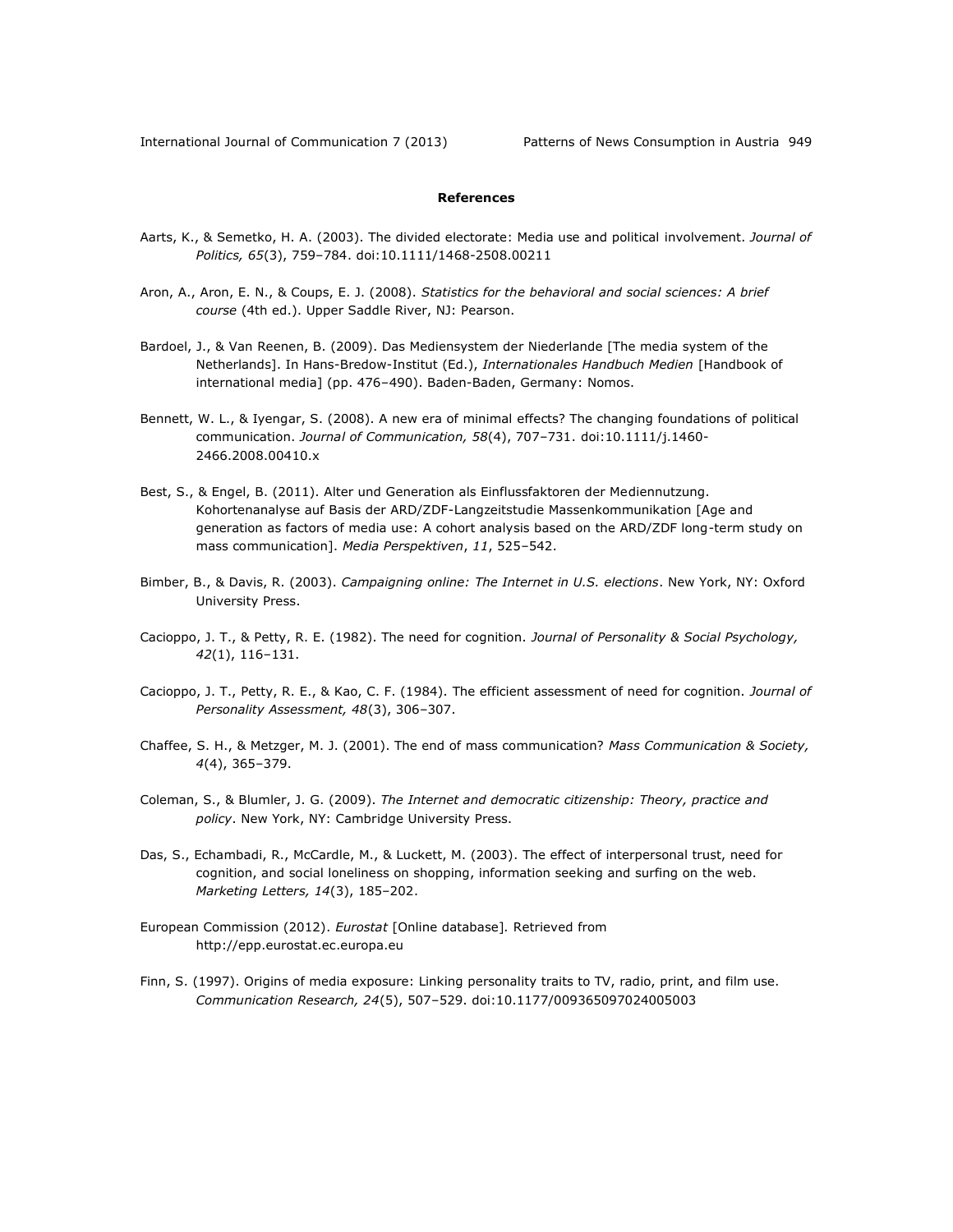- Garrett, R. (2009). Politically motivated reinforcement seeking: Reframing the selective exposure debate. *Journal of Communication, 59*(4), 676–699.
- Garrett, R., Carnahan, D., & Lynch, E. (2011). A turn toward avoidance? Selective exposure to online political information, 2004–2008. *Political Behavior. 35*(1), 113–134*.* doi:10.1007/s11109-011- 9185-6
- Goldman, S. K., & Mutz, D. C. (2011). The friendly media phenomenon: A cross-national analysis of crosscutting exposure. *Political Communication, 28*(1), 42–66.
- Habermas, J. (1962). *Strukturwandel der Öffentlichkeit. Untersuchungen zu einer Kategorie der bürgerlichen Gesellschaft* [The structural transformation of the public sphere: An inquiry into a category of bourgeois society]. Neuwied, Germany: Luchterhand.
- Hallin, D. C., & Mancini, P. (2004). *Comparing media systems: Three models of media and politics*. Cambridge, UK: Cambridge University Press.
- Handel, U. (2000). *Die Fragmentierung des Medienpublikums. Bestandsaufnahme und empirische Untersuchung eines Phänomens der Mediennutzung und seiner Determinanten* [Fragmentation of the media audience: Inventory and empirical investigation of a media use phenomenon and its determinants] (Unpublished doctoral thesis). University of Amsterdam, Amsterdam, The Netherlands.
- Hasebrink, U., & Popp, J. (2006). Media repertoires as a result of selective media use. A conceptual approach to the analysis of patterns of exposure. *Communications, 31*(3), 369–387. doi:10.1515/commun.2006.023
- Hasebrink, U., & Schmidt, J. (2012). *Informationsrepertoires der deutschen Bevölkerung. Konzept fur eine regelmäßig durchzufuhrendebevölkerungsrepräsentative Befragung im Rahmen des Vorhabens "Erfassung und Darstellung der Medien und Meinungsvielfalt in Deutschland"* [Information repertoires of the German population. Sketch of a representative survey, to be conducted regularly as part of the project "Inquiry and presentation of the diversity of media and opinions in Germany"] (Arbeitspapiere des Hans-Bredow-Instituts Nr. 24 [Working papers of the Hans-Bredow-Institut, No. 24]). Hamburg, Germany: Hans-Bredow-Institut.

Helberger, N. (2011). Diversity by design. *Journal of Information Policy, 1*, 441–469.

- Hindman, M. (2009). *The myth of digital democracy*. Princeton, NJ: Princeton University Press.
- Iyengar, S., & Hahn, K. S. (2009). Red media, blue media: Evidence of ideological selectivity in media use. *Journal of Communication, 59*(1), 19–39.
- Karmasin, M., Kraus, D., Kaltenbrunner, A., & Bichler, K. (2011). Austria: A border-crosser. In T. Eberwein, S. Fengler, E. Lauk, & T. Leppik-Bork (Eds.), *Mapping media accountability—in Europe and beyond* (pp. 22–35). Cologne, Germany: Halem.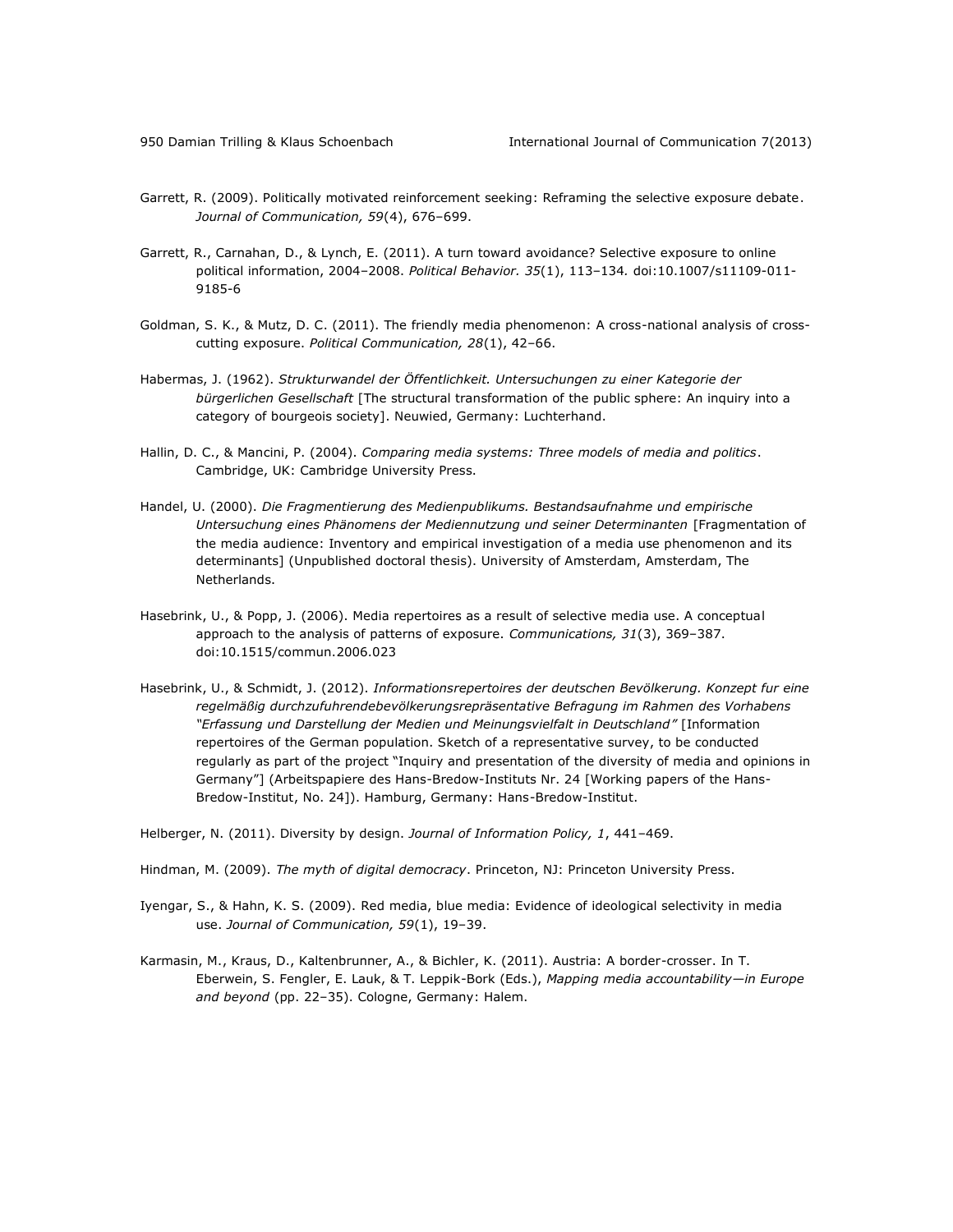- Katz, E. (1996). And deliver us from segmentation. *Annals of the American Academy of Political and Social Science, 546*, 22–33.
- Kenski, K., & Stroud, N. J. (2006). Connections between Internet use and political efficacy, knowledge, and participation. *Journal of Broadcasting & Electronic Media, 50*(2), 173–192.
- Kim, S. J., & Webster, J. G. (2012). The impact of a multichannel environment on television news viewing: A longitudinal study of news audience polarization in South Korea. *International Journal of Communication, 6,* 838–856.
- Kobayashi, T. (2009). Selective exposure in political web browsing. *Information, Communication & Society, 12*(6), 929–953.
- Kraaykamp, G., & Van Eijck, K. (2005). Personality, media preferences, and cultural participation. *Personality and Individual Differences, 38*(7), 1675–1688.
- Ksiazek, T. B., Malthouse, E. C., & Webster, J. G. (2010). News-seekers and avoiders: Exploring patterns of total news consumption across media and the relationship to civic participation. *Journal of Broadcasting & Electronic Media, 54*(4), 551–568.
- LaCour, M. J. (2012, April). *A balanced news diet, not selective exposure: Evidence from a real world measure of media exposure.* Paper presented at the Midwest Political Science Association, Chicago, IL.
- McCrae, R. R., & Costa, P. T. (1996). Toward a new generation of personality theories: Theoretical contexts for the five-factor model. In J. S. Wiggins (Ed.), *The five factor model of personality: Theoretical perspectives* (pp. 51–87). New York, NY: Guilford Press.
- Meyen, M. (2007). Medienwissen und Medienmenüs als kulturelles Kapital und als Distinktionsmerkmale. Eine Typologie der Mediennutzer in Deutschland [Media knowledge and media menus as cultural capital and features of distinction]. *Medien & Kommunikationswissenschaft*, *55*(3), 333–354.
- Mondak, J. J., & Halperin, K. D. (2008). A framework for the study of personality and political behaviour. *British Journal of Political Science*, *38*(2), 335–362. doi:10.1017/S0007123408000173
- Morris, J. S. (2007). Slanted objectivity? Perceived media bias, cable news exposure, and political attitudes. *Social Science Quarterly, 88*(3), 707–728. doi:10.1111/j.1540-6237.2007.00479.x
- Negroponte, N. (1995). *Being digital*. New York, NY: Knopf.
- Niemi, R. G., Craig, S. C., & Mattei, F. (1991). Measuring internal political efficacy in the 1988 National Election Study. *American Political Science Review, 85*(4), 1407–1413.
- Norušis, M. J. (2011). *IBM SPSS statistics 19 statistical procedures companion*. Upper Saddle River, NJ: Prentice Hall.
- Pariser, E. (2011). *The filter bubble: What the Internet is hiding from you*. New York, NY: Penguin.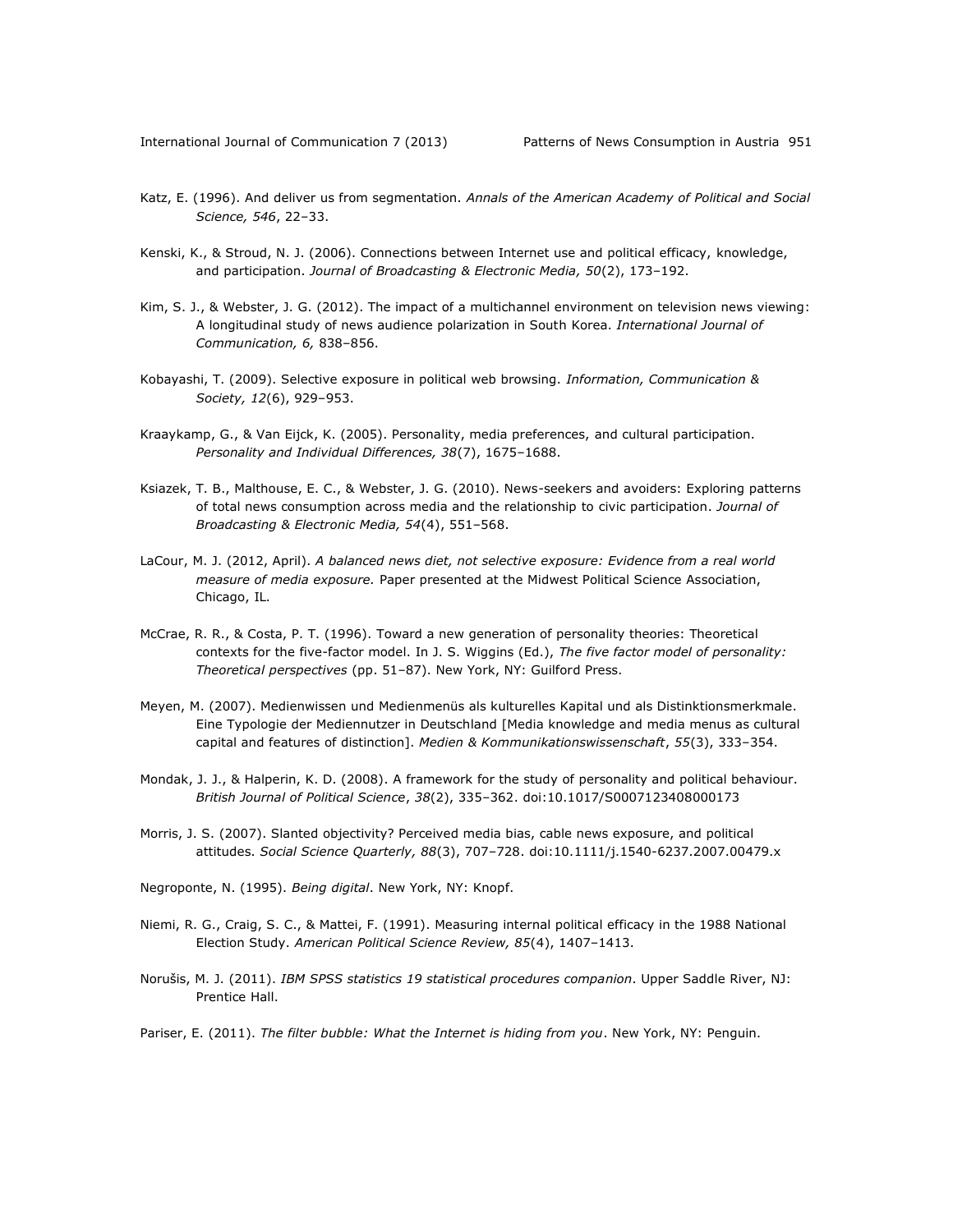- Poindexter, P. M., & McCombs, M. E. (2001). Revisiting the civic duty to keep informed in the new media environment. *Journalism & Mass Communication Quarterly, 78*(1), 113–126.
- Prior, M. (2007). *Post-broadcast democracy: How media choice increases inequality in political involvement and polarizes elections*. Cambridge, UK: Cambridge University Press.
- Prior, M. (2009). The immensely inflated news audience: Assessing bias in self-reported news exposure. *Public Opinion Quarterly, 73*(1), 893–908.
- Seethaler, J., & Melischek, G. (2006). Die Pressekonzentration in Österreich im europäischen Vergleich [The concentration of the Austrian press in a European comparison]. *Österreichische Zeitschrift für Politikwissenschaft*, *35*(4), 337–360.
- Shim, J. W., & Paul, B. (2007). Effects of personality types on the use of television genre. *Journal of Broadcasting & Electronic Media, 51*(2), 287–304.
- Shirky, C. (2008). *Here comes everybody: The power of organizing without organizations*. New York, NY: Penguin.
- Stefanone, M. A., & Jang, C. (2008). Writing for friends and family: The interpersonal nature of blogs. *Journal of Computer-Mediated Communication, 13*(1), 123–140.
- Steinmaurer, T. (2009). Das Mediensystem Österreichs [The media system of Austria]. In Hans-Bredow-Institut (Ed.), *Internationales Handbuch Medien* [Handbook of international media] (pp. 504– 517). Baden-Baden, Germany: Nomos.
- Strömbäck, J. (2005). In search of a standard: Four models of democracy and their normative implications for journalism. *Journalism Studies, 6*(3), 331–345.
- Stroud, N. J. (2008). Media use and political predispositions: Revisiting the concept of selective exposure. *Political Behavior, 30*(3), 341–366.
- Stroud, N. J. (2011). *Niche news: The politics of news choice*. Oxford, UK: Oxford University Press.
- Sunstein, C. R. (2001). *Republic.com*. Princeton, NJ: Princeton University Press.
- Sunstein, C. R. (2007). *Republic.com 2.0*. Princeton, NJ: Princeton University Press.
- Tewksbury, D., Hals, M. L., & Bibart, A. (2008). The efficacy of news browsing: The relationship of news consumption style to social and political efficacy. *Journalism & Mass Communication Quarterly, 85*(2), 257–272.
- Trilling, D., & Schoenbach, K. (2011, May). Is the Internet about to take over? *How using online news is related to offline news consumption patterns.* Paper presented at the International Communication Association Conference, Boston, MA.